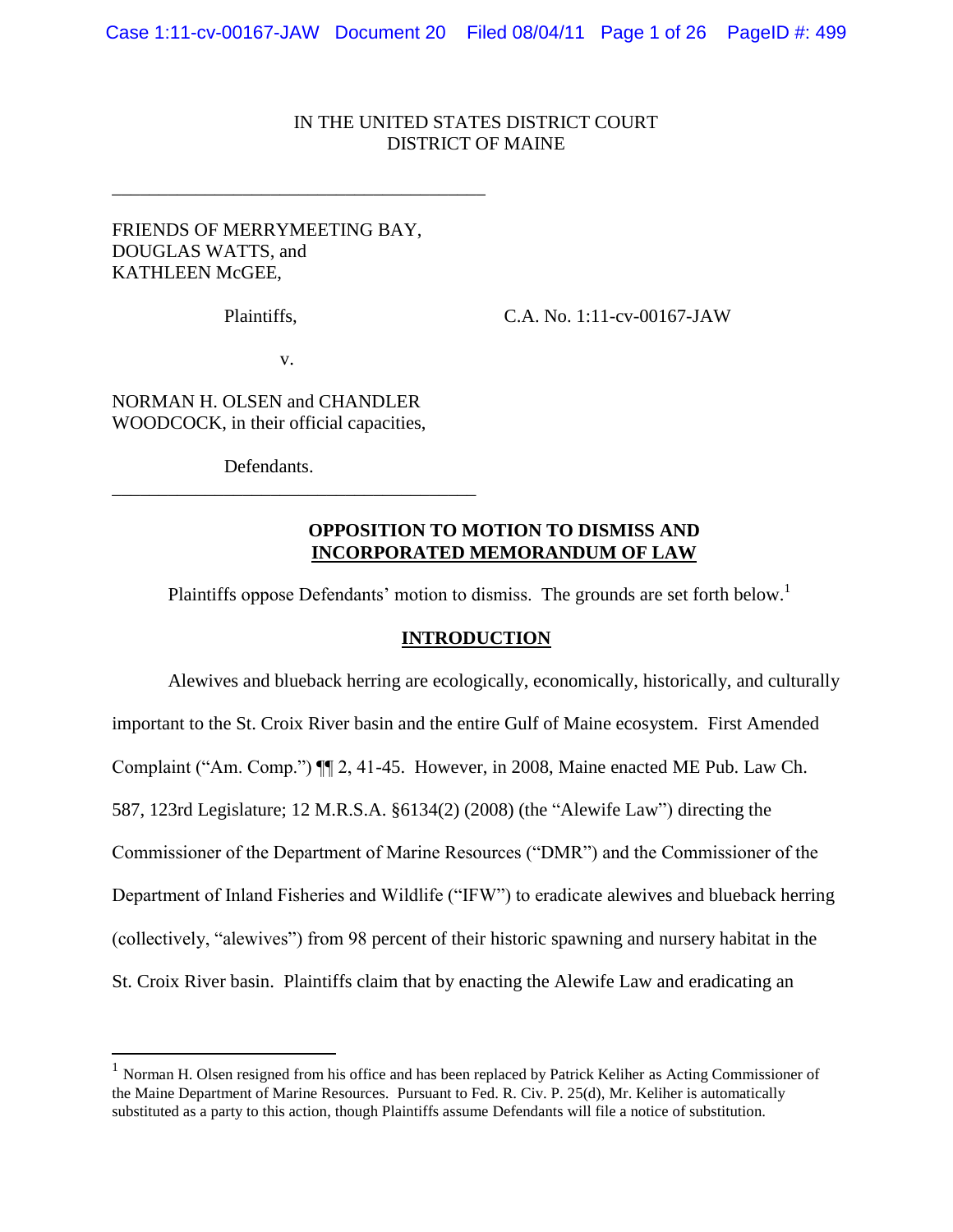indigenous fish, Maine unlawfully downgraded state water quality standards for the St. Croix River basin.

The Alewife Law is invalid under the Supremacy Clause of the U.S. Constitution, U.S. Const. art. VI cl. 2, because it is preempted by the federal Water Pollution Control Act ("Clean" Water Act" or "CWA" or the "Act"), 33 U.S.C. § 1252, *et seq.*, and its implementing regulations, which set forth mandatory procedural and substantive requirements for revising state water quality standards. Changes in water quality standards must be submitted to and approved by the United States Environmental Protection Agency ("EPA") before they can become effective. Maine did not submit the Alewife Law to EPA for review, let alone receive approval for the water quality standard change from that agency. Moreover, except in the narrowest of circumstances, states are prohibited by the CWA's "antidegradation policy" from revising water quality standards to allow their waters to be degraded. Maine acted unilaterally to do precisely that when it enacted the Alewife Law.

In their motion to dismiss, Defendants do not dispute that revisions to water quality standards must be approved by EPA and must not degrade water quality. Instead, they make three unavailing arguments. Defendants argue the Alewife Law is not a change to a water quality standard. Given that the Alewife Law eradicates an indigenous species of fish from a river, this argument is absurd. The CWA, Maine water quality standards, and Maine's Department and Board of Environmental Protection (the state agencies responsible for administering water quality laws) uniformly contradict this argument.

Defendants also argue that assuming the Alewife Law is a change in water quality standards, it is not preempted because the CWA authorizes states to amend water quality standards. This argument lacks any merit because EPA has veto power over revisions to water

2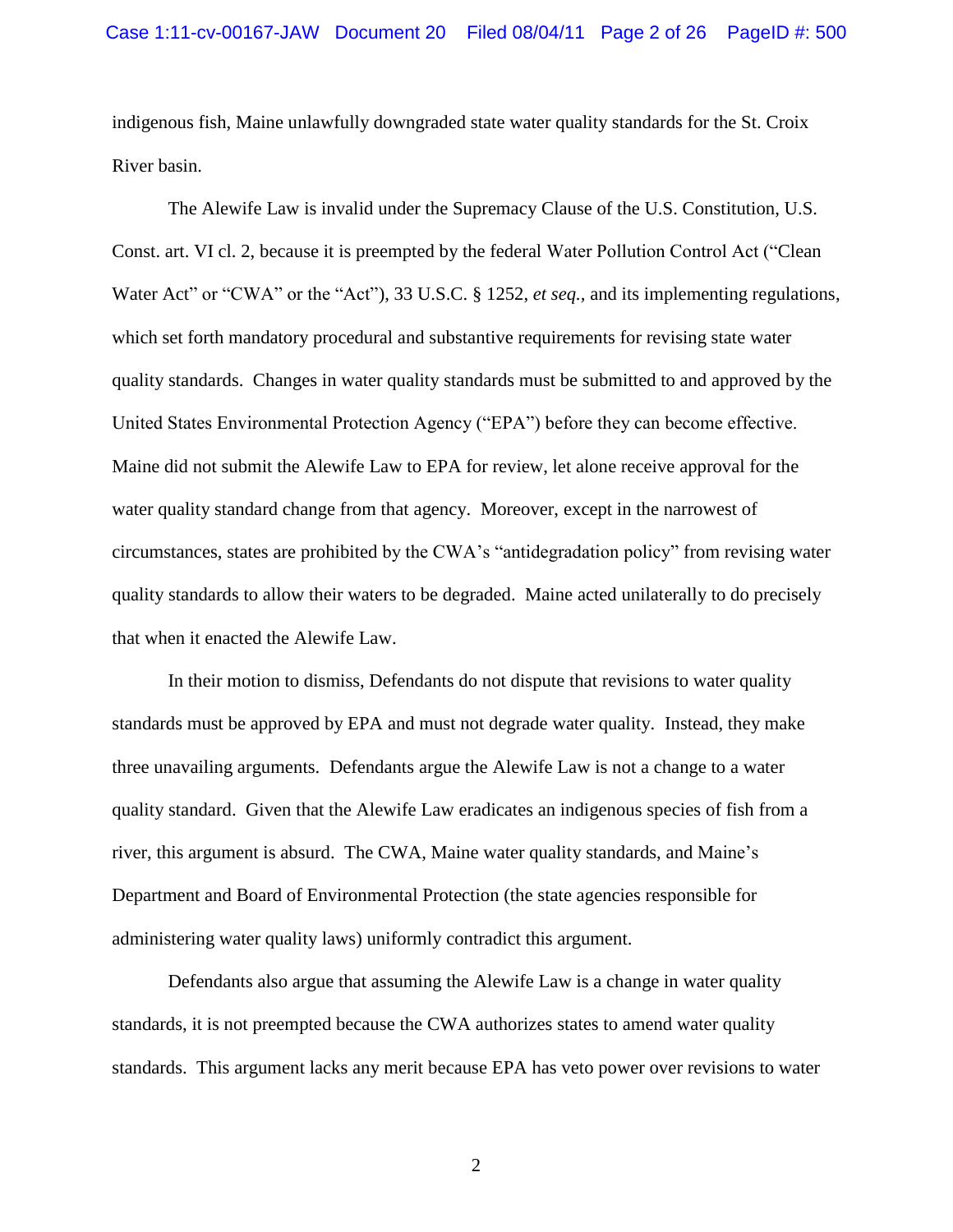#### Case 1:11-cv-00167-JAW Document 20 Filed 08/04/11 Page 3 of 26 PageID #: 501

quality standards and the CWA flatly prohibits any revisions from taking effect absent EPA approval. Further, Defendants' argument completely ignores the requirement that states comply with the CWA's antidegradation policy.

Lastly, Defendants argue Plaintiffs cannot sue because the CWA does not provide a private right of action to bring their claim against Defendants under the CWA. However, Plaintiffs are not suing under the CWA. They are bringing a Supremacy Clause claim which is an established, independent cause of action. Defendants do not contend that Plaintiffs are unable to assert a preemption claim. Nor could they make such a contention.

Plaintiffs are a conservation group and two individuals who use the St. Croix River and coastal Gulf of Maine waters. They have been aesthetically and economically harmed by the extirpation of alewives above the Grand Falls Dam that is mandated by the Alewife Law, and by the related decrease in the Gulf of Maine population of alewives. They seek an order declaring the Alewife Law unconstitutional under the Supremacy Clause and prohibiting the Commissioners of DMR and IFW from implementing the law.

### **STATEMENT OF FACTS**

Maine enacted the Alewife Law in 2008. Paragraph two of the law directs the DMR and IFW Commissioners to "ensure that the fishway on the Grand Falls Dam [on the St. Croix River] is configured or operated in a manner that prevents the passage of alewives. $\cdot$ <sup>2</sup> Defendants, the current Commissioners of the two agencies, are implementing the Alewife Law.

Other facts are set forth Plaintiffs' Complaint and summarized in Defendants' brief and are not repeated here. A key, and undisputed, fact is that by preventing the passage of alewives, the Alewife Law completely eliminates them from virtually all of the St. Croix River watershed.

<sup>&</sup>lt;sup>2</sup> "Alewives" is defined by law to mean both alewives, *Alosa pseudoharengus*, and blueback herring, *Alosa aestivalis.* 12 M.R.S.A. § 6001(1-A).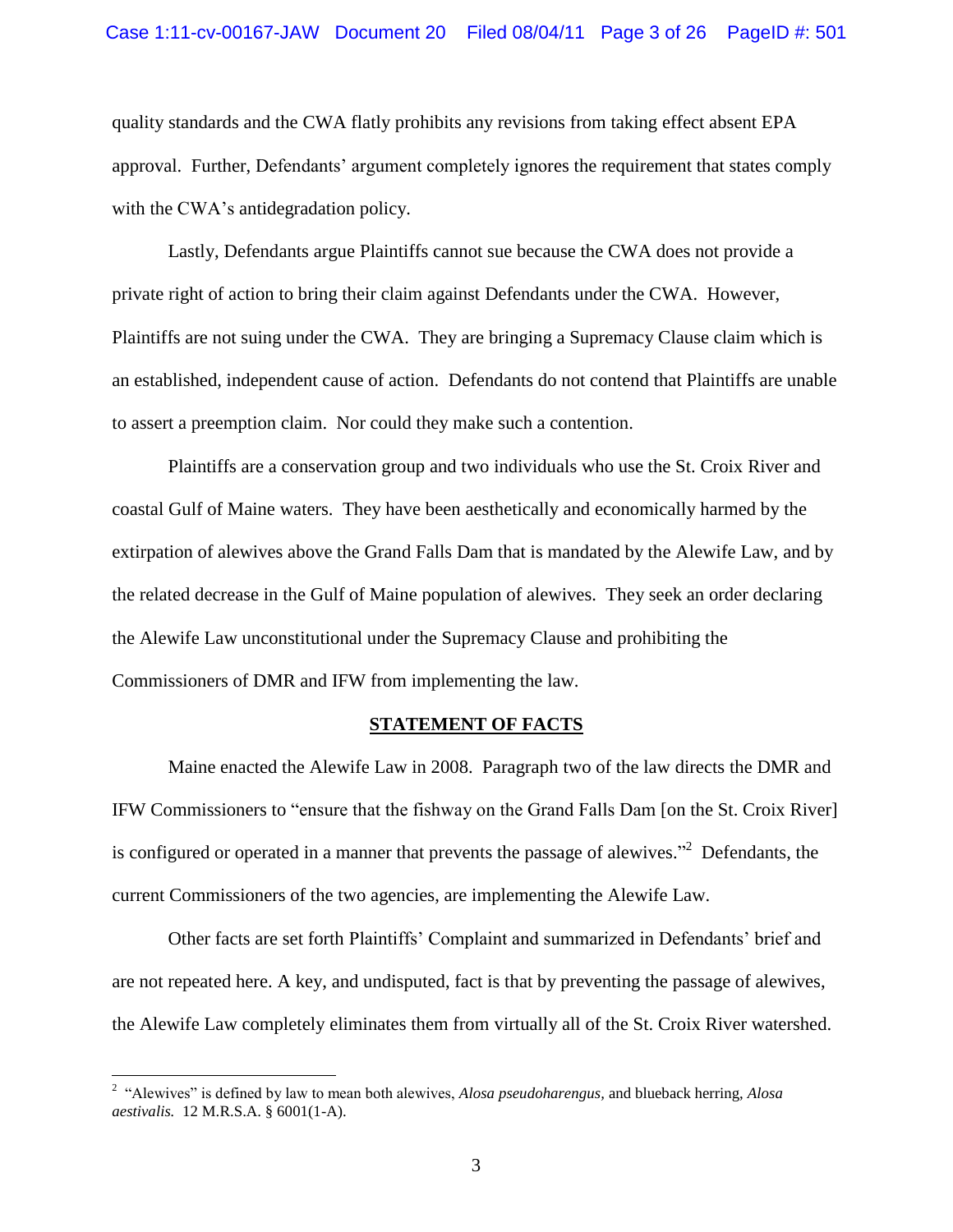#### **CWA PROVISIONS ON REVISING STATE WATER QUALITY STANDARDS**

The CWA and its implementing regulations set forth specific mandatory procedural and substantive requirements for revising a state water quality standard, including that: (1) water quality standards and any amendments to them must be submitted to and approved by EPA before they become effective*,* 33 U.S.C. § 1313(c)(2)(A); 40 C.F.R. § 131.21; (2) once a designated use is established in state water quality standards and approved by EPA, a less protective "sub-categor[y]" of that use for a specific waterbody may not be created unless and until a Use Attainability Analysis ("UAA") is performed and its conclusion, showing that the designated use is not achievable, is approved by EPA, 40 C.F.R. § 131.10(g), and; (3) where waters are meeting their designated uses, water quality standards can be revised only in compliance with the anti-degradation policy, 33 U.S.C. 1313(d)(4)(B) and 40 CFR § 131.12.

#### **STANDARD OF REVIEW**

In deciding a Fed. R. Civ. P.  $12(b)(6)$  motion, a court will "accept as true the wellpleaded factual allegations of the complaint, draw all reasonable inferences therefrom in the plaintiff's favor, and determine whether the complaint, so read, sets forth facts sufficient to justify recovery on any cognizable theory." *TAG/ICIB Serv., Inc. v. Pan Am. Grain Co.*, 215 F.3d 172, 175 (1st Cir. 2000); *Banknorth, N.A. v. BJ's Wholesale Club*, 394 F. Supp. 2d 283, 284 (D. Me. 2005) (same); *see also Thomas v. Rhode Island*, 542 F.3d 944, 948 (1<sup>st</sup> Cir. 2008). In order to survive a motion to dismiss, a complaint does not need detailed factual allegations, rather it must allege "a plausible entitlement to relief." *Bell Atl. Corp. v. Twombly*, 550 US. 544, 559 (2007). Moreover, a case cannot be dismissed under Fed. R. Civ. P.  $12(b)(6)$  unless "it" appears to a certainty that the plaintiffs would be unable to recover under any set of facts."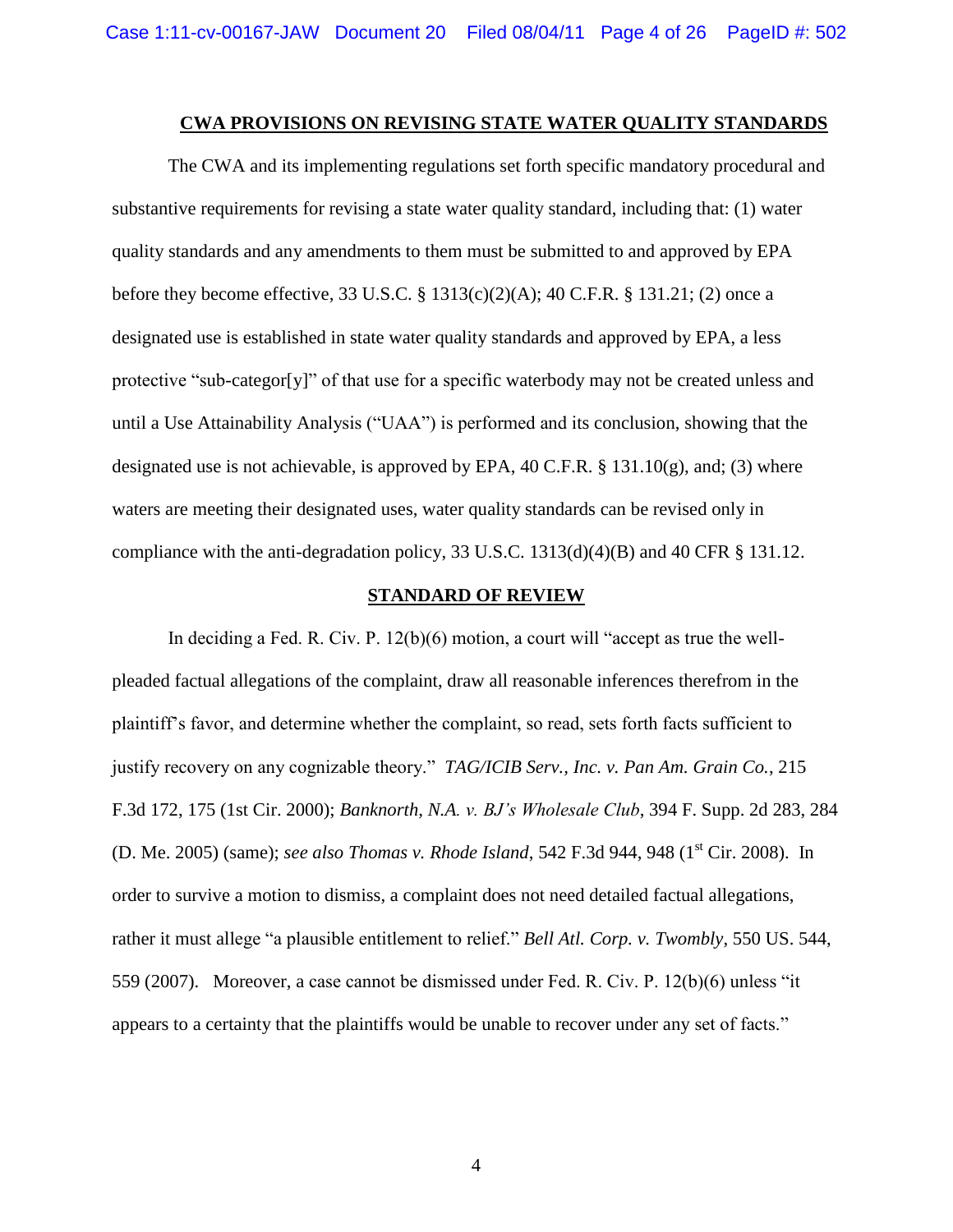*Roma Constr. Co. v. Arusso*, 96 F.3d 566, 569 (1st Cir. 1996). Plaintiffs can show plausible entitlement to relief in this case; therefore, the motion to dismiss must be denied.

#### **ARGUMENT**

### **I. THE ALEWIFE LAW AMENDS WATER QUALITY STANDARDS.**

Defendants claim that even taking all the allegations in the Complaint as true, the Alewife Law cannot be considered a law that changes water quality standards, but instead is merely a law about "management of wildlife." Motion to Dismiss ("MTD") 8; *see also* MTD 14 (Alewife Law is an exercise in the State's power to "regulate wildlife" and is "classic state") wildlife management"). From this thoroughly unsupportable premise, Defendants argue  $(1)$ wildlife management is a field of traditional state regulation, and there is a presumption against preemption of laws involving areas of traditional state regulation (MTD 8), and (2) since the Alewife Law is not a law revising a water quality standard, the CWA provisions governing water quality standards are inapplicable and could not possibly have a preemptive effect (MTD 13-14). These arguments are wholly without substance.

## **A. The Ability Of A Water Body To Support Indigenous Fish Goes To The Heart Of Water Quality Standards.**

The Clean Water Act, Maine water quality laws, and the Maine Department and Board of Environmental Protection are unequivocal that the presence of indigenous fish, and safe passage past dams to support indigenous fish, are an integral part of water quality standards. Congress declared that the objective of the CWA "is to restore and maintain the chemical, physical, and biological integrity of the Nation's waters." 33 U.S.C.  $\S$  1251(a). The CWA sets a "national goal" to achieve "water quality which provides for the protection and propagation of fish, shellfish, and wildlife and provides for recreation in and on the water." 33 U.S.C.  $\S 1251(a)(2)$ . To further the objective and goal of the CWA, Congress required states to adopt water quality

5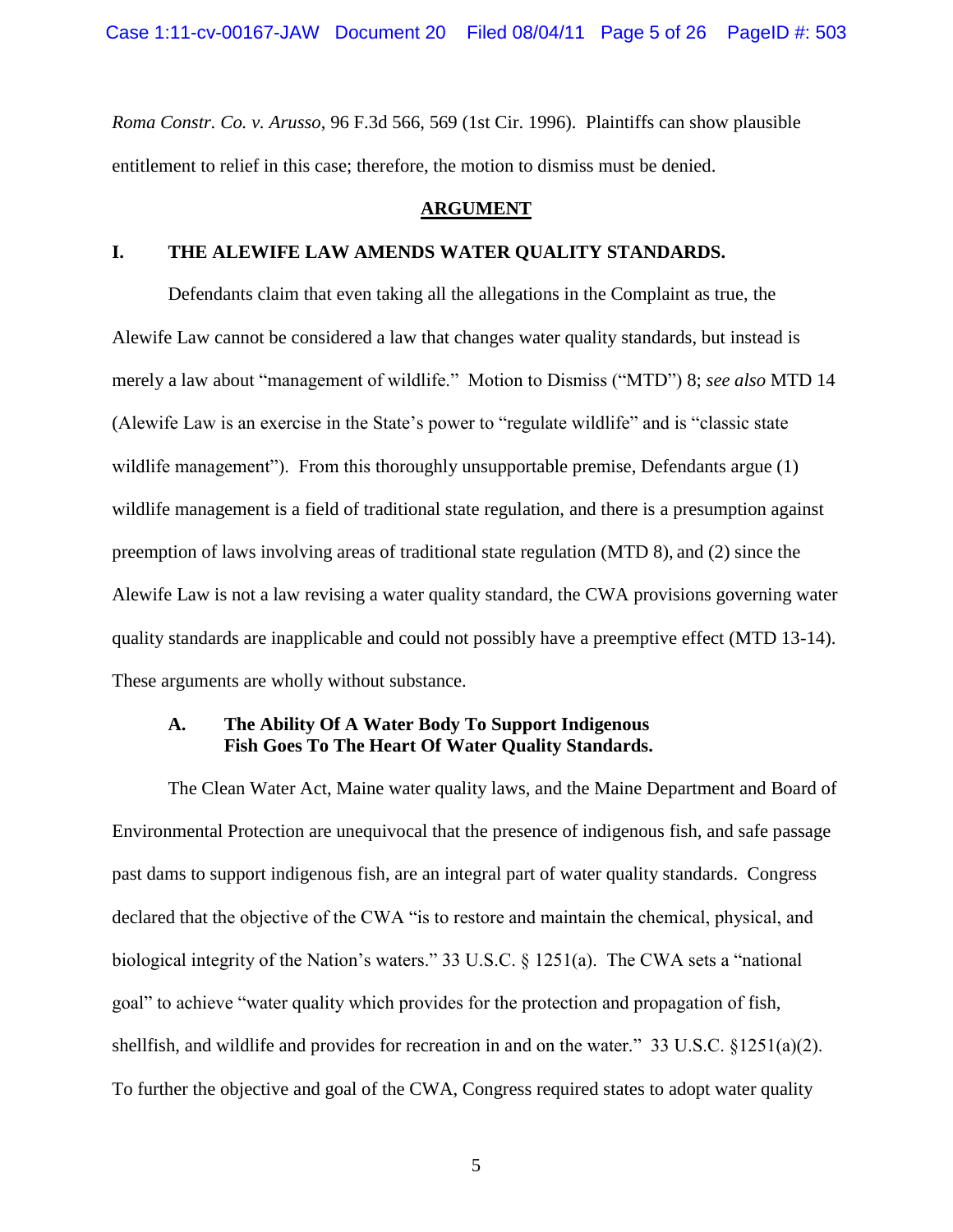standards that "protect the public health or welfare, enhance the quality of water and serve the purposes of [the CWA]." 33 U.S.C. § 1313(c)(2)(A). State water quality standards must consist of designated uses of its waters (such as habitat for fish or other aquatic life) and criteria to protect such uses. 33 U.S.C. § 1313(c)(2)(A); 40 C.F.R. § 131.2. The ability of the St. Croix River to provide for the protection and propagation of an indigenous fish species such as the alewife thus clearly goes to the heart of the CWA and water quality standards.

In Maine, the Legislature sets water quality standards. 38 M.R.S.A. § 464(1) and (2). Consistent with the CWA mandate, Maine water quality standards for waters classified as A, B and GPA (such as waters in the St. Croix River basin above Grand Falls dam, *see* 38 M.R.S.A. § 467(13)), require the waters to be of a quality suitable for the legally designated uses of fish habitat and for the human uses of recreation and fishing. 38 M.R.S.A. §§ 465(2)(A), (3)(A); 465- $A(1)(A)$ . In addition, for waters that are classified as A and GPA, "[t]he habitat must be characterized as natural." 38 M.R.S.A.  $\S$  $\S$  465(2)(A); 465-A(1)(A). "Natural" is defined by statute as meaning "in, or as if in, a state not measurably affected by human activity." 38 M.R.S.A.  $\S$  466(9). For waters that are classified as B, the habitat must be "unimpaired." 38 M.R.S.A.  $\S$  465(3)(A). "Unimpaired" is defined as "without a diminished capacity to support aquatic life." 38 M.R.S.A.  $\S$  466(11). The stringency of this standard is evidenced by the requirement that Class B waters "must be of sufficient quality to support all aquatic species indigenous to the receiving water without detrimental changes in the resident biological community" even when there are discharges into the waters.  $38$  M.R.S.A.  $\S$  465(3). The Alewife Law directs officials to prevent the passage of alewives into nearly all of the St. Croix River, plainly assuring that such waters are not natural, unimpaired, or able to support indigenous fish. Thus, the law clearly and directly contravenes the CWA and state water quality standards.

6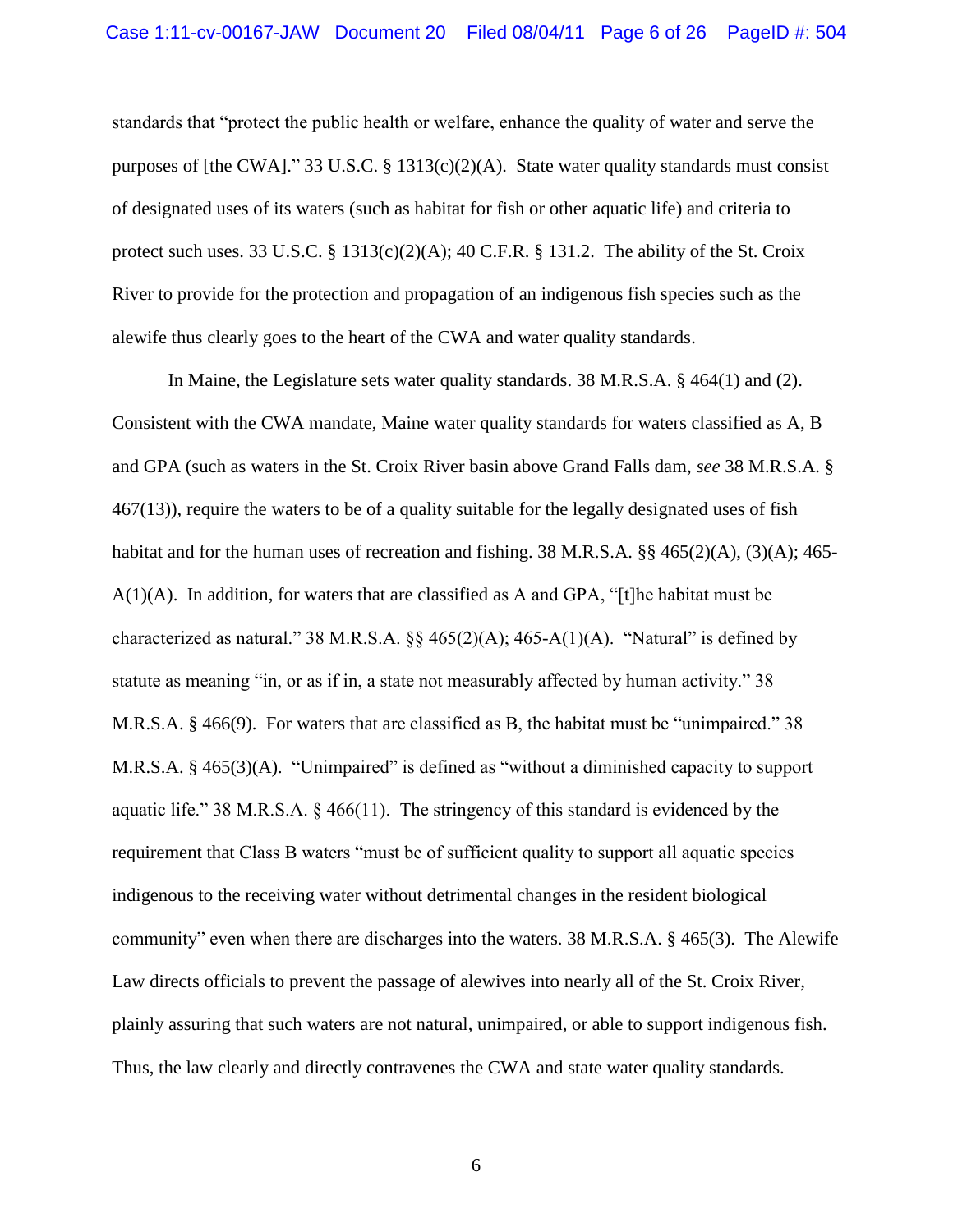The Maine Board of Environmental Protection ("BEP") has made it unequivocally clear that the presence of indigenous fish in a water body is a water quality issue. For instance, in one ruling the BEP held water quality statutes "specifically state<sup>[]</sup> that the water quality must be such as to support 'all' indigenous aquatic species." *BEP, In the Matter of S.D. Warren Company Presumpscot River Hydro Projects Water Quality Certification, Findings of Fact and Order on*  Appeal, p. 9 (October 2, 2003)(a copy of this order is attached as Exh. 1).<sup>3</sup> More specifically, the BEP considers fish passage to be a water quality issue because it is fundamental to the ability of a water body to support indigenous fish. The BEP regularly requires hydroelectric dams to provide passage for indigenous fish in order to assure attainment of the designated uses contained in water quality standards. *E.g., S.D. Warren Company v. Maine Dep't of Envtl. Prot.,*  2004 Me. Super. LEXIS 115, at \*10-14 (Cumberland 2004), *aff'd,* 2005 ME 27, 868 A.2d 210 (Me. 2005), *aff'd,* 547 U.S. 370 (2006) (fish passage required at Presumpscot River dams); *Save Our Sebasticook, Inc. v. Bd. of Envtl. Prot.,* 2007 ME 102, 928 A.2d 736, 739 (Me. 2007) (fish passage required at Sebasticook River dam).<sup>4</sup> Similarly, when compiling CWA-required reports on the quality of the state's waters, the Department of Environmental Protection ("DEP") may declare a water body "impaired" due to lack of fish passage at a dam. *DEP*, 2010 Integrated *Water Quality Monitoring and Assessment Report*, pp. 17-18 (2010), available at

<sup>&</sup>lt;sup>3</sup><br><sup>3</sup> This BEP ruling was affirmed by the Superior Court, Maine Supreme Judicial Court, and the United States Supreme Court. *See S.D. Warren Co. v. Me. Dept. of Envtl. Prot.* Cite, *supra.*

<sup>&</sup>lt;sup>4</sup> Under Section 401 of the Clean Water Act, 33 U.S.C. § 1341, hydroelectric dams must obtain a state "water quality certification" before they may obtain a license to operate from the Federal Energy Regulatory Commission (―FERC‖). A water quality certification must contain provisions that ensure the licensed activity will not violate or prevent attainment of water quality standards or other state water quality requirements. *S.D. Warren v Maine Bd. of Envt'l Prot.*, 547 U.S. 370 (2006) (note that Grand Falls dam is not FERC-licensed because it is so old). Many other states also require fish passage in water quality certifications for dams to assure attainment of water quality standards. *E.g.*, *Pub. Serv. Co. of NH*, 2007 FERC LEXIS 914, at \*131-132 (May 18, 2007) (New Hampshire requiring Merrimack River dam to provide fish passage); *Holyoke Gas & Elec. Dept., et al.*, 2005 FERC LEXIS 1013, at \*134-146 (April 19, 2005) (Massachusetts requiring Connecticut River dam to provide fish passage).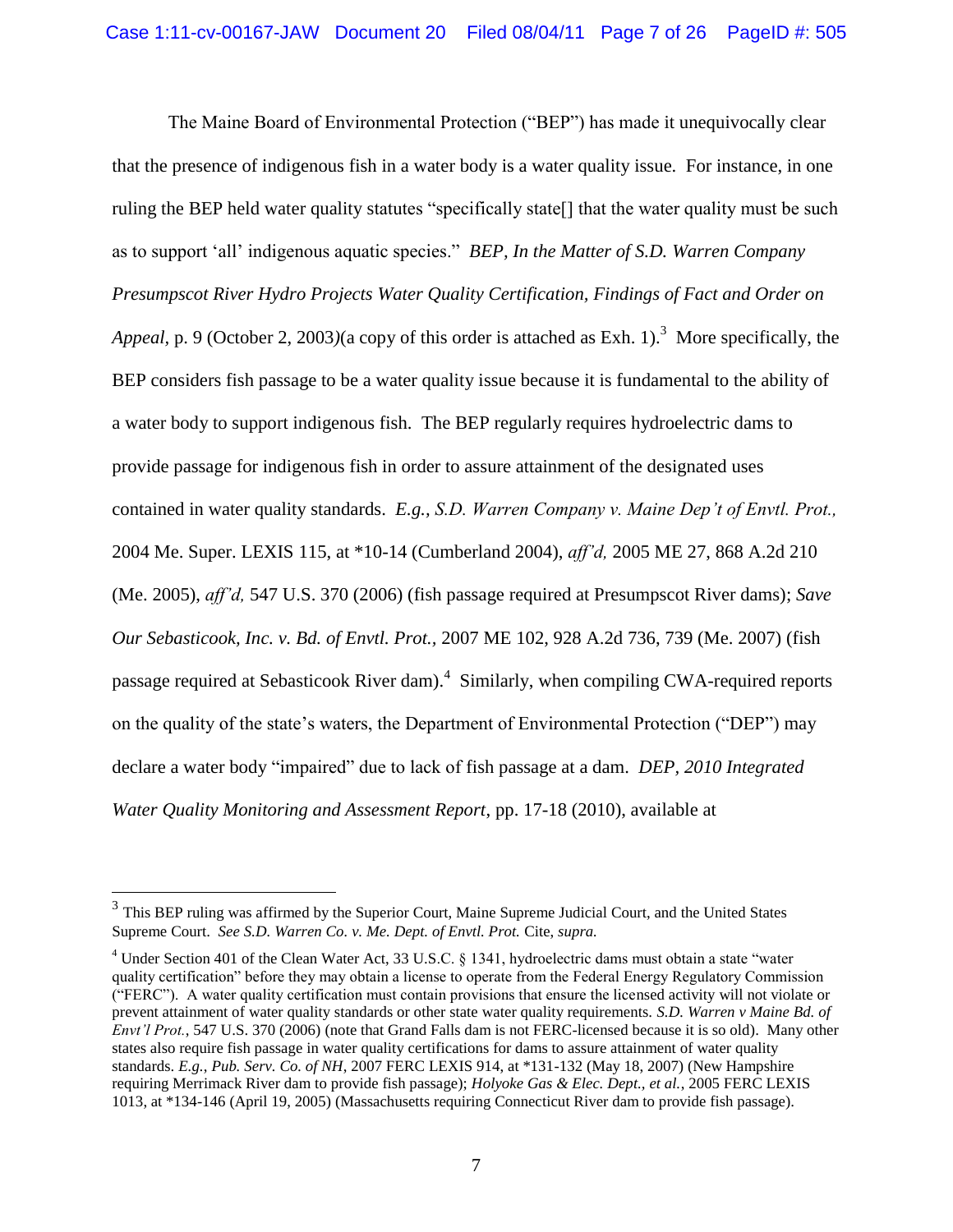http://www.maine.gov/dep/blwq/docmonitoring/305b/2010/report.pdf (failure of Androscoggin River dam to provide shad passage caused water quality of river to be impaired).

Courts have also held that fish passage "'clearly bear[s] on the attainment of the designated uses of fishing, recreation, and fish habitat," and thus is integral to water quality standards. *S.D. Warren Company v. Maine Dep't of Envtl. Prot.,* 2004 Me. Super. LEXIS 115, at \*10 (Cumberland) (quoting *Bangor Hydro-Electric Co. v. Board of Envtl. Prot.* 595 A.2d 438, 443 (Me. 1991)).

In an effort to avoid this settled law, Defendants claim that the Alewife Law falls under Maine's historic police power related to the "management of wildlife," and in turn assert a presumption against preemption and that, in any event, the Alewife law is not really an amendment to its water quality standards. MTD at 7-8; 14. These contentions must fail, however, because the Alewife Law not anything like a "traditional" wildlife management law.

In contrast to the water quality laws discussed above, traditional wildlife laws (such as those at issue in the cases cited by Defendants at MTD 8) focus on regulating activities such as the human harvest and use of fish and wildlife taken by fishing and hunting, or in some circumstances to protect private property such as livestock. 5 Such traditional wildlife management laws bear no relation to a statute like the Alewife Law, which instead mandates the

<sup>5</sup> *Geer v. Conn.* 161 U.S. 519, 521 (1896)(regulation of game bird hunting); *Baldwin v. Fish and Game Commission of Montana*, 436 U.S. 371, 385-86 (1978)(regulation of elk hunting; *stating* state control was not absolute in the face of federal regulation and federally protected interests); *Kleppe v. New Mexico* 426 U.S. 529, 545 (1976)(regulation of wild horses and burros roaming onto private land; *stating* ". . . as *Geer v. Connecticut* cautions, [police] powers [over wild animals within their jurisdictions] exist only 'in so far as (their) exercise may be not incompatible with, or restrained by, the rights conveyed to the federal government by the constitution.' [citation omitted] ‗No doubt it is true that as between a State and its inhabitants the State may regulate the killing and sale of (wildlife), but it does not follow that its authority is exclusive of paramount powers.""); *Lacoste v. Dept. of Conservation of State of Louisiana*, 263 U.S. 545, 546, (1924)(regulating taxes imposed on hides, skins and furs of wild fur bearing animals and alligators); *Wyoming v. U.S.*, 279 F.3d 1214, 1227  $(10<sup>th</sup>$  Cir. 2002)(holding federal management preempts state management of wildlife; the  $10<sup>th</sup>$  Amendment does not reserve to the State the right to vaccinate elk in a national refuge); *Pacific Northwest Venison Producers v. Smitch*, 20 F.3d 1008, 1010, (9<sup>th</sup> Cir. 1994)(upholding regulation banning private ownership and exchange of several species of wildlife).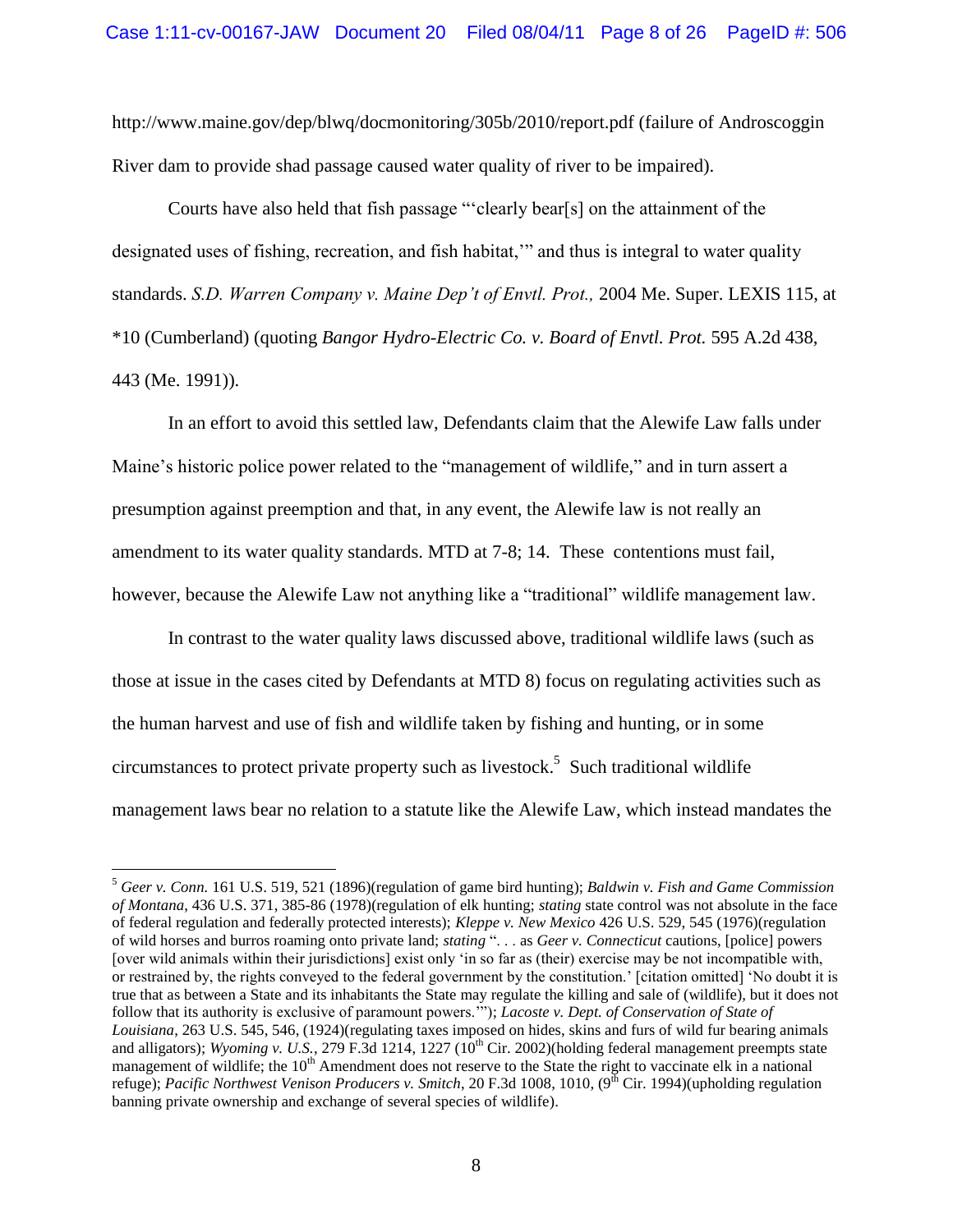100 percent eradication of an indigenous species of fish from 98 percent of its habitat by physically depriving it of access to the river, for the (scientifically disproven) purpose of protecting a non-native species of fish.<sup>6</sup> The Alewife Law appears to be entirely unique in Maine, other state, and federal law; Plaintiffs have located no other law that mandates destruction of an entire population of indigenous fish from a river. Thus, the Alewife Law is far from a traditional wildlife management law as Defendants' suggest.

Moreover, where it is the "clear and manifest purpose of Congress" to supersede historic police power of states then the presumption Maine invokes here, if it exists, is overcome. *Rice v. Santa Fe Elevator*, 331 U.S. 218, 230 (1947). As discussed above, the CWA demonstrates the ―clear and manifest purpose‖ of Congress to supersede historic state police power to ensure that rigorous water quality standards are established and that the Nation's waters are not allowed to be degraded. *See also, Medtronic, Inc. v. Lohr*, 518 U.S. 470, 485 (1996)("The purpose of Congress is the ultimate touchstone in every preemption case.")(citation omitted).

Lastly, Defendants argue that if its "routine exercise" of police powers in enacting the Alewife Law were interpreted as a change in water quality standards it would lead to absurd results because the state would be unable to post a no-fishing sign, prohibit the use of jet skis on a water body, or regulate agricultural irrigation withdrawals without submitting such actions to the EPA for approval as a water quality standards change. MTD 14. This argument is preposterous. The CWA, through EPA-approved water quality standards, is designed "to restore and maintain the *chemical, physical, and biological integrity* of the Nation's waters." 33 U.S.C.

<sup>&</sup>lt;sup>6</sup> State agencies using toxic chemicals to wholly extirpate fish species from a waterbody are tightly regulated under the CWA and Maine's water quality standards, and such activity is only allowed for the specific approved purpose of removing non-native, invasive species so as to protect native species. 38 M.R.S.A. 464(4)(A)(1)(c); *see also e.g.,*  33 U.S.C. § 1314(a)(b)(c)(CWA water quality criteria, effluent limitation guidelines, and pollution discharge elimination procedures); 33 U.S.C. § 1313(c)(2)(A)(EPA approval of state water quality standards).. This fact demonstrates that even Maine law recognizes that the forcible extirpation of a native fish species from a waterbody is not a 'traditional' fish and game management activity beyond federal purview.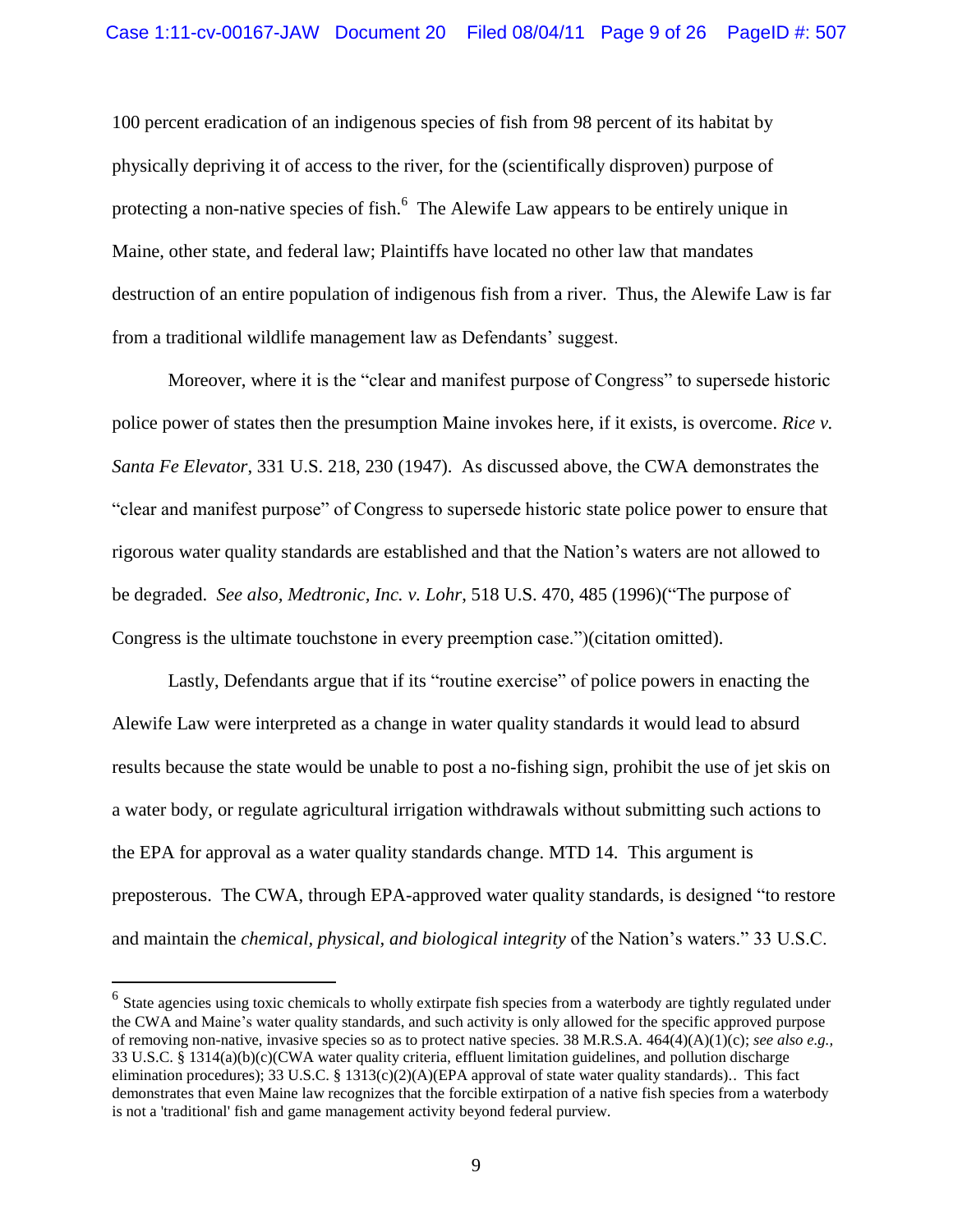§ 1251(a) (emphasis added); *see also* 38 M.R.S.A. 464(1) (Maine Legislative declaration regarding its water quality standards "that it is the State's objective to restore and maintain the chemical, physical and biological integrity of the State's waters"). Consistent with this mandate, Maine water quality standards for waters classified as A, B and GPA require the waters to be of a quality "*suitable"* or "*sufficient*" for the legally designated uses. 38 M.R.S.A. §§ 465(2),(3), 465-A(1)(A). The Alewife Law is easily distinguishable from a jet ski or fishing regulation because the Alewife Law is plainly designed to change the chemical, physical, and biological integrity of St. Croix River waters and their ability to serve as habitat for alewives by extirpating alewives from them. Defendants' fears that they will be unable to regulate jet skis or fishing are unfounded; so long as the chemical, physical, and biological integrity of the waters are maintained, Maine's ability to regulate, or not regulate, such activities is unaffected. Declaring the Alewife Law preempted would in no way affect the ability of Maine to enact and implement laws and regulations that do not adversely affect water quality standards.

Defendants also assert, without any support, that the "Alewife Law is an effort to achieve a balance between particular competing fish populations, which is a classic state wildlife management prerogative." MTD 14. This suggestion by counsel is equally preposterous. A law that entirely eradicates indigenous fish in favor of a non-native species can hardly be considered a balanced classic wildlife management prerogative. In any event, Defendants themselves could not possibly believe their own argument: earlier DMR and IFW commissioners *opposed* the predecessor law to the Alewife Law, Am. Comp. ¶ 51, and their departments collaborated on studies that proved alewives do not negatively impact smallmouth bass, the species supposedly harmed by alewives. Am. Comp. 55-56. Defendants' claim that the law is designed to balance competing fish populations is a whole-cloth *post-hoc* rationalization by counsel without any

10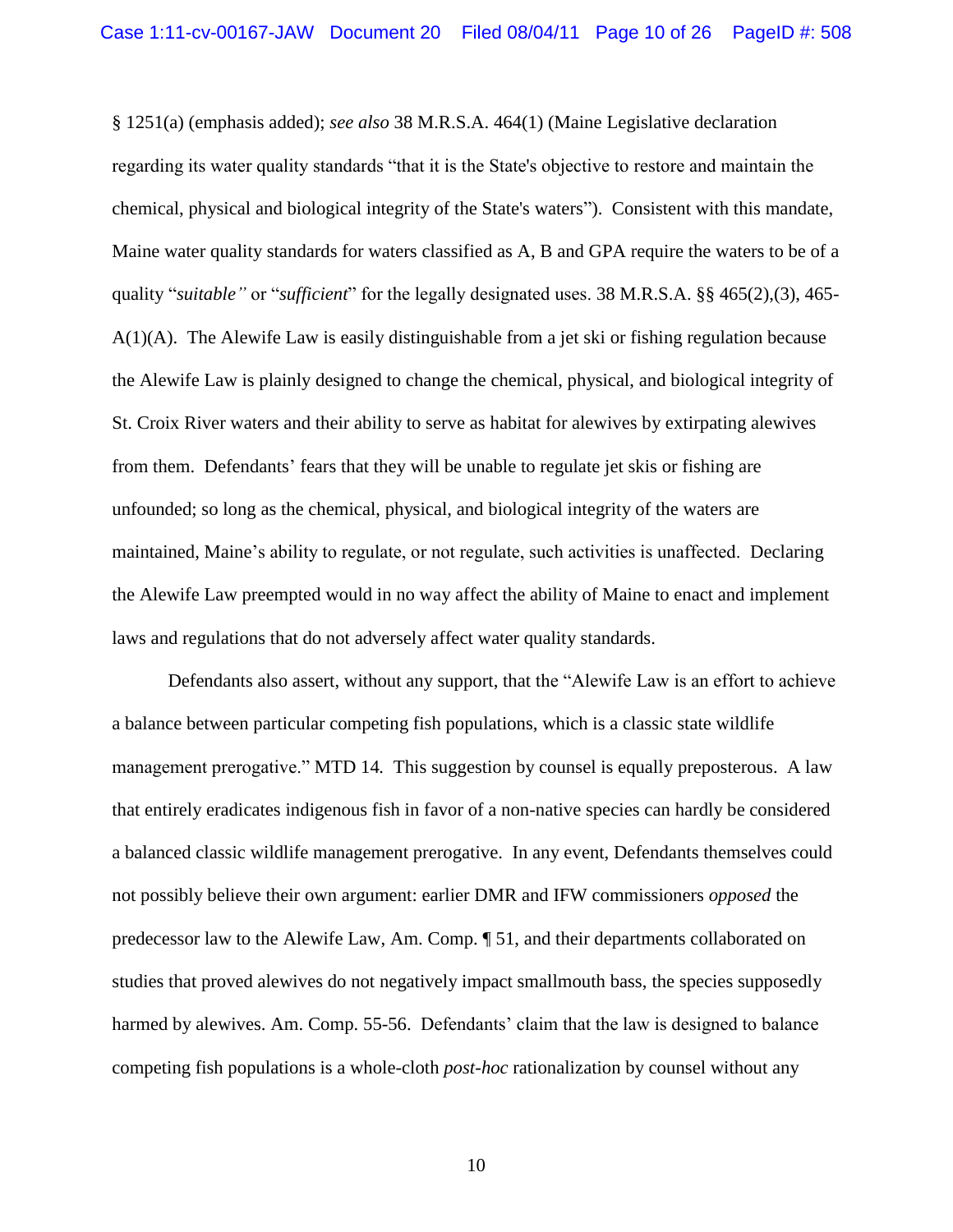support and must be rejected. *See, e.g., Motor Vehicle Mfrs. Ass'n of U.S., Inc. v. State Farm Mut. Auto. Ins. Co.,* 463 U.S. 29, 50 (1983) (courts may not accept counsel's post hoc rationalizations for agency action).

#### **B. The Alewife Law Lowers Water Quality Standards.**

There is no question that the Alewife Law lowers the water quality standards of the St. Croix River basin. First, the Alewife Law negatively changes the narrative criteria for Class A, GPA, and B waters. By requiring the Grand Falls dam to block the passage of alewives and eradicating the species from 98 percent of the spawning and rearing habitat in the river basin, the Legislature required the river basin to  $(1)$  be "measurably affected by human activity" (thus lowering the class of A and GPA waters) and  $(2)$  have a "diminished capacity to support aquatic life" (thus lowering the class of B waters). *See Miccosukee Tribe of Indians of Florida v. United States of America,* 1998 U.S. Dist. LEXIS 15838, at \*47-49 (S.D. Fla. 1998) (where a state statute authorizes actions that directly violate an existing state water quality standard, a change in water quality standards has occurred). The fact that the Legislature did not call the Alewife Law a water quality standard change is irrelevant. As the Eleventh Circuit held, it is the *effect* of a law that determines whether a change in water quality standards occurs, not how that law is described by a state or what procedures were used to enact it. *Florida Public Interest Research Group Citizen Lobby, Inc. v. EPA.,* 386 F.3d 1070, 1089-1090 (11th Cir. 2004).

Second, by requiring alewife passage to be eliminated at Grand Falls dam, the Legislature decided that the designated uses of fishing, recreation and fish habitat need not be attained, which constitutes a lowering of water quality standards. *S.D. Warren Company v. Maine Dep't of Envtl. Prot.,* 2004 Me. Super. LEXIS 115, at \*10 (fish passage "clearly bear[s] on the attainment of the designated uses of fishing, recreation, and fish habitat.' [Citation omitted]."

11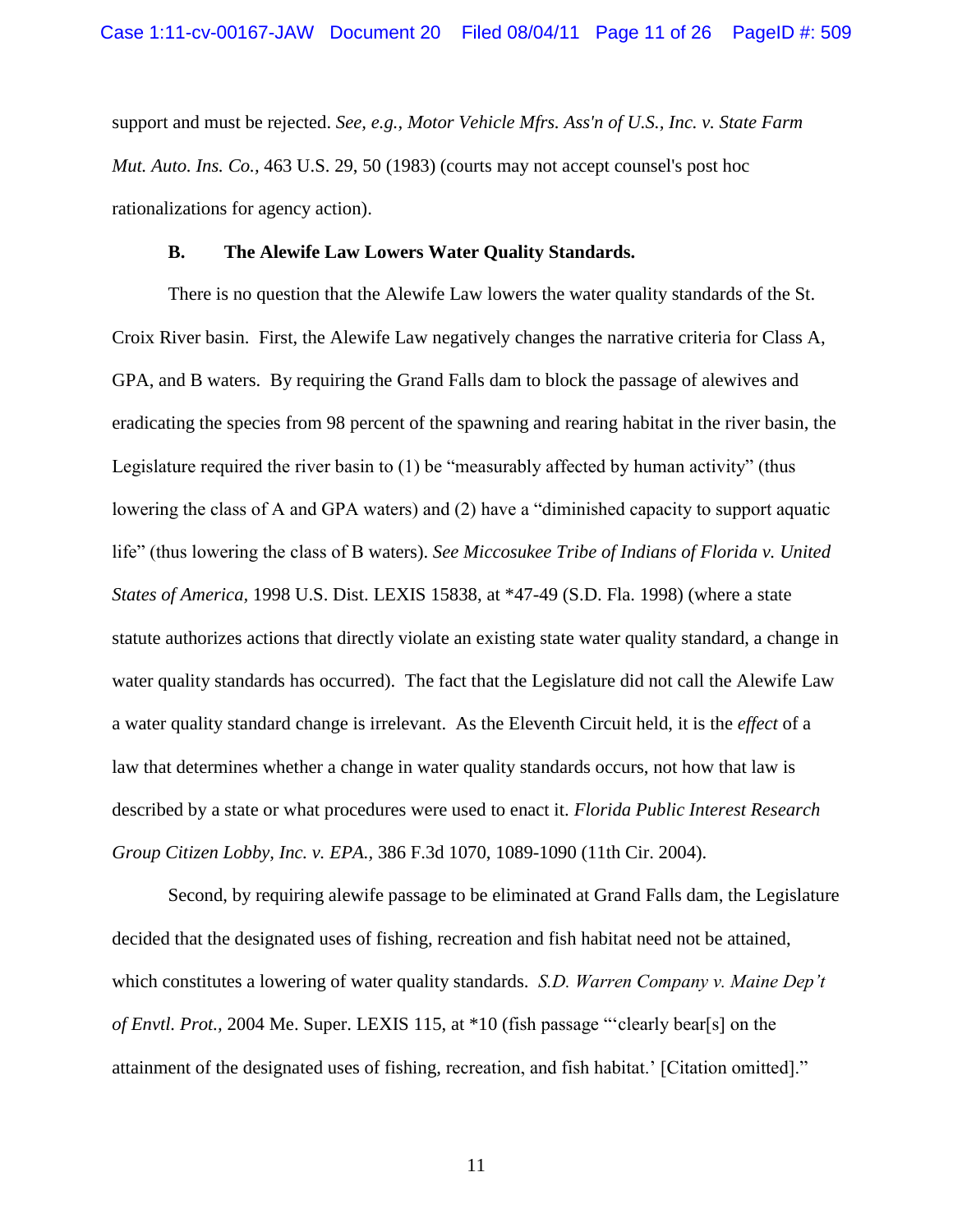Third, in requiring alewives to be eradicated from almost all of the St. Croix River basin, the Legislature decided that those waters must no longer support all indigenous species, and that the resident biological community must be changed so as to be void of the keystone aquatic species. This means that the Legislature has lowered the water quality standard to a classification below Class C. *S.D. Warren v. Dept. of Envt'l Prot.,* 2004 Me. Super. LEXIS 115, at  $*$  13-14 ("Class B and C waters also must 'be of sufficient quality to support all aquatic species indigenous to the receiving water without detrimental changes in the resident biological community.' [Statutory cites omitted]."); 38 M.R.S.A.  $\S$  465(4)(C) (Class C standards).'

The fact that fish species other than alewives are present above Grand Falls dam does not mean the designated uses and criteria to protect these uses are being attained. As the Maine Board of Environmental Protection ("BEP") found in rejecting an administrative appeal by S.D. Warren Company of water quality certifications issued for the company's dams on the

Presumpscot River:

 $\overline{a}$ 

Nowhere, as appellant [S.D. Warren] suggests, does the [water quality] statute state that "some" of the waters be suitable for the designated uses; that "some" of the aquatic species indigenous to the waters be supported; or that "some" of the habitat must be unimpaired or natural. On the contrary the terms "receiving waters" and "habitat" are unqualified and the statute specifically states that the water quality must be such as to support "all" indigenous aquatic species.

*BEP, In the Matter of S.D. Warren Company, p. 9 (October 2, 2003)* (Ex. 1).

Fourth, the waters above Grand Falls dam are degraded under the "antidegradation" policy" set forth in EPA regulations. Under the CWA, the antidegradation policy requires state water quality standards to ensure that "existing instream water uses and the level of water quality necessary to protect the existing uses shall be maintained and protected."  $40 \text{ C.F.R. }$  § 131.12.

 $^7$  Though the "indigenous" language is not used in the statute setting forth Class A and GPA standards, the A and GPA standards are higher and more protective water quality standards, and the waters in those higher classes must be "natural," 38 M.R.S.A.  $\S$  465(2)(A); 465-A(1)(A), which necessarily means that the waters must also support indigenous aquatic life.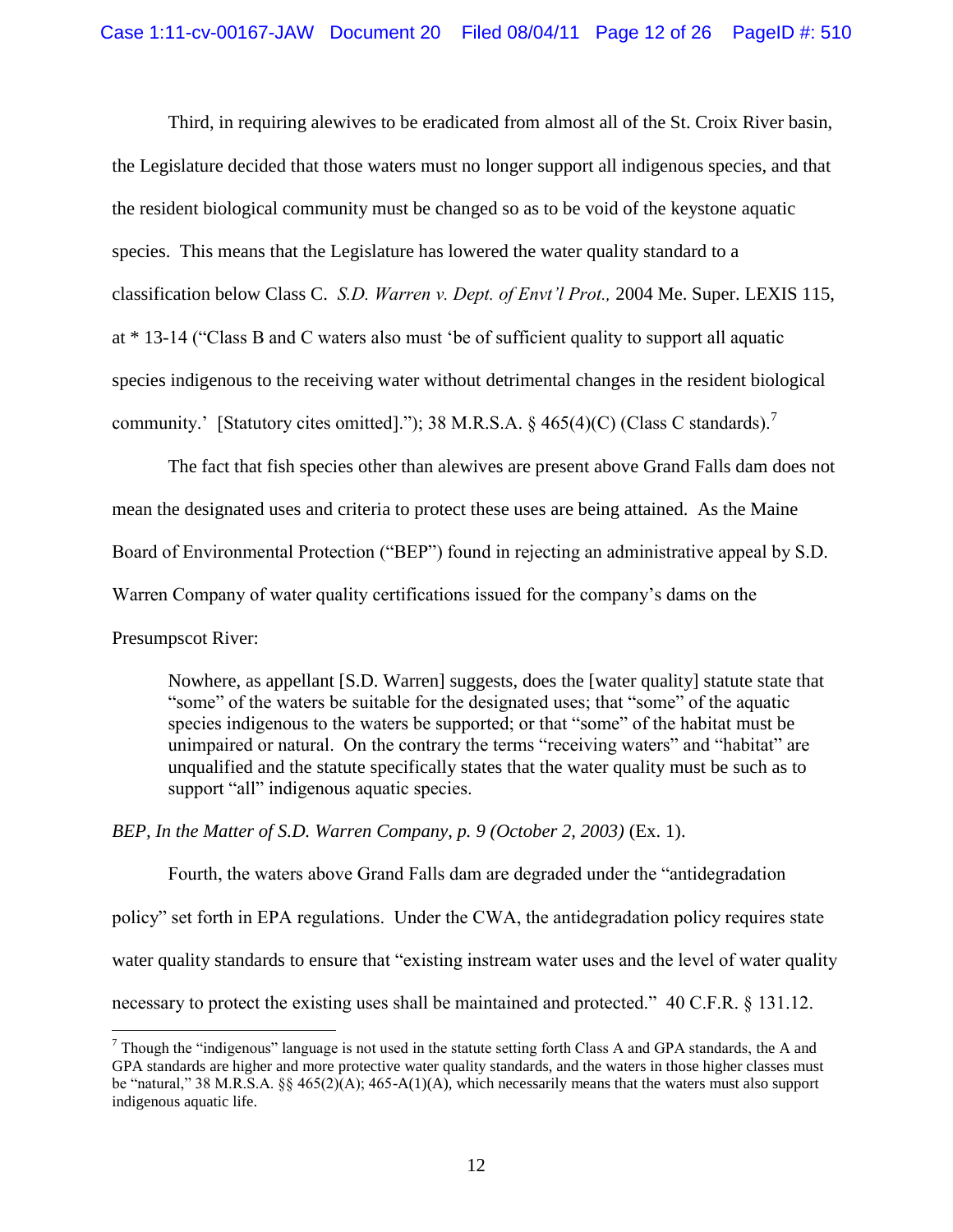An "existing use" is defined as "those uses actually attained in the water body on or after November 28, 1975, whether or not they are included in the water quality standards. 40 C.F.R. § 131.3(e).  $A_n$  'existing use' can be established by demonstrating that: fishing, swimming, or other uses have actually occurred since November 28, 1975; or that the water quality is suitable to allow the use to be attained—unless there are physical problems, such as substrate or flow, that prevent the use from being attained. EPA interpretive guideline, *available at:*

[http://water.epa.gov/scitech/swguidance/standards/adeg.cfm.](https://owa.earthjustice.org/owa/redir.aspx?C=f55192848bfa42d0bd703025940a6028&URL=http%3a%2f%2fwater.epa.gov%2fscitech%2fswguidance%2fstandards%2fadeg.cfm) Partially or completely eliminating any existing use is not allowed under the antidegradation policy. U.S. EPA, *Water Quality Handbook,* 4.4.2. Maine's water quality standards contain an antidegradation policy that, consistent with the requirement of the CWA, protect the existing uses of Maine waters and the water quality necessary to protect such uses. 38 M.R.S.A.  $\S$  464(4)(F)(1).

The Alewife Law violates the federal antidegradation policy because it weakens the instream use of the waters above Grand Falls dam as fish habitat for indigenous alewives, and other species that depend upon the presence of alewives. *Miccosukee Tribe v. U.S.,* 1998 U.S. Dist. LEXIS 15838, at \*53-54 (holding that a change in narrative water quality standards for the Everglades is invalid because it violated the antidegradation policy).<sup>8</sup>

The Alewife Law can also be viewed as unlawfully creating a less protective subcategory of the Class A, GPA, and B water quality standards applicable to these waters without undertaking mandatory procedural steps including performance of a UAA and approval of its conclusion by EPA, 40 C.F.R. § 131.10(g). The Alewife Law creates a subcategory of use, only applicable to the St. Croix River basin above Grand Falls, of "natural except for alewives" and alewife habitat." Water quality standards require that in all waters of the State, indigenous

<sup>&</sup>lt;sup>8</sup> Alewives migrated past Grand Falls dam and populated the St. Croix River basin above the dam after November 28, 1975, Am. Comp. ¶ 50, and thus the designated uses relating to the presence of alewives there are "existing uses."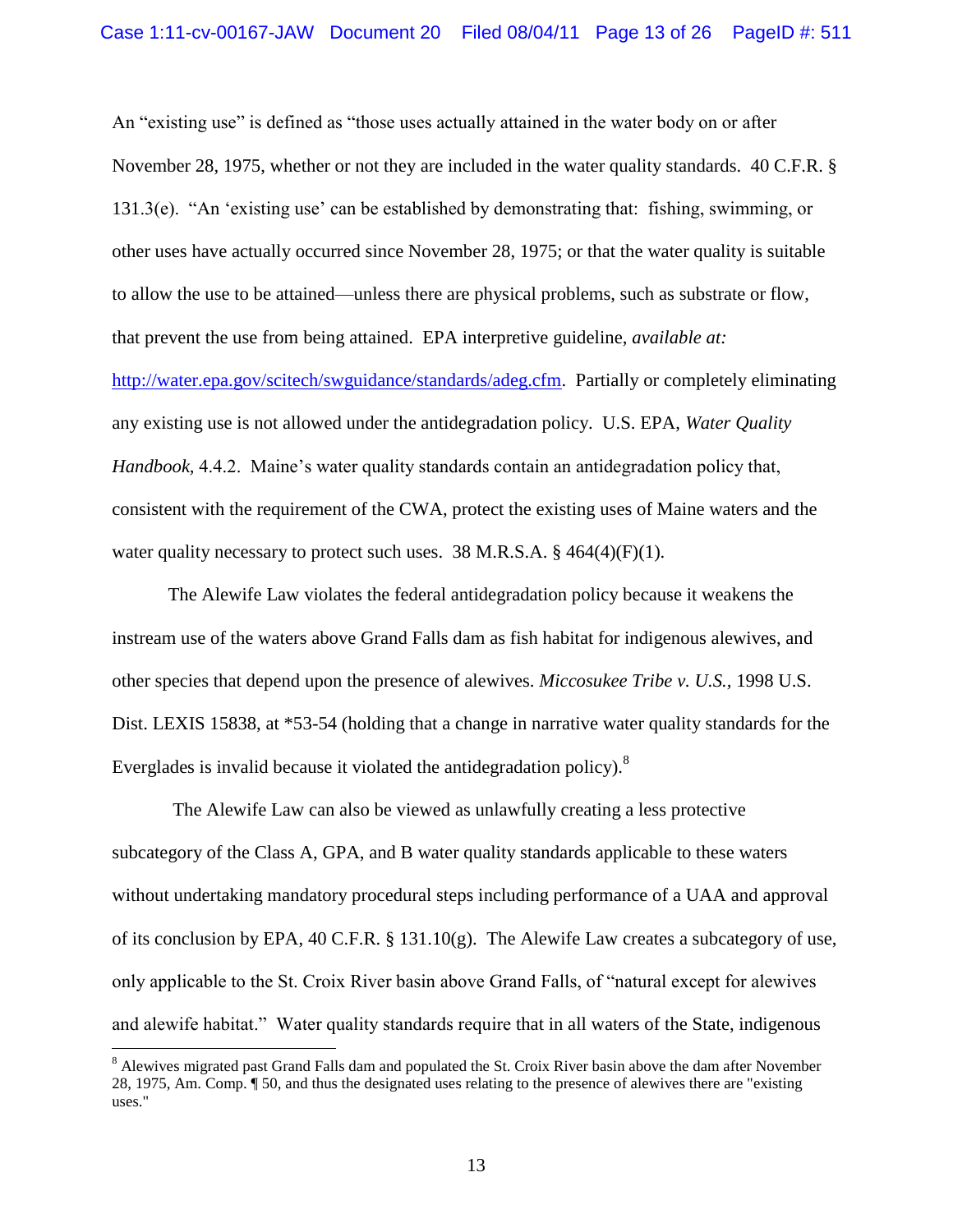species must be protected. As a result of the Alewife Law, only in the St. Croix River basin must an indigenous species be eradicated. *See generally, FPL Energy Maine Hydro LLC v. Dept. of Envtl. Prot*., 2007 ME 97, 926 A.2d 1197, 1207(Me. 2007) (discussing EPA disapproval of Maine Legislature's resolve to treat dam impoundments different from natural lakes on the ground that the Legislature created a subcategory without following CWA-required procedures and receiving EPA approval). This situation plainly is unlawful.

#### **II. THE CLEAN WATER ACT PREEMPTS THE ALEWIFE LAW.**

Defendants argue that even assuming the Alewife Law revises water quality standards for the St. Croix River, it is not preempted by the CWA. As a matter of law, Defendants are wrong.

The Supremacy Clause provides that the laws of the United Sates "shall be the supreme" Law of the Land; . . . any Thing in the Constitution or Laws of any state to the Contrary notwithstanding." U.S. Const., art. VI, clause. 2. This gives Congress the power to preempt state laws. Federal agency action, including agency regulations, can also preempt state laws. *FitzGerald v. Harris,* 549 F.3d 46, 55 (1st Cir. 2008); *see e.g. Geier v. American Honda Motor Co.*, 529 U.S. 861 (2000) (Department of Transportation motor vehicle safety standard preempts state "no airbag" law); *City of New York v. FCC*, 486 U.S. 57, 63-64 (1988) ("[A] federal agency acting within the scope of its congressionally delegated authority may pre-empt state regulation'…‖ [quoting *La. Pub. Serv. Comm'n v. FCC*, 476 U.S. 355, 368-269 (1986)]).

―Preemption may be express or implied.‖ *Equal Employment Opportunity Comm'n v. Commonwealth of Massachusetts*, 987 F.2d 64, 67 (1st Cir. 1993). Express preemption "results" from language in a statute revealing an explicit congressional intent to preempt state law. *Weaver's Cove Energy, LLC. v. Rhode Island Coastal Resources Management Council, 589 F.3d* 458, 472 ( $1<sup>st</sup>$  Cir. 2009). There are two types of implied preemption. One is conflict preemption,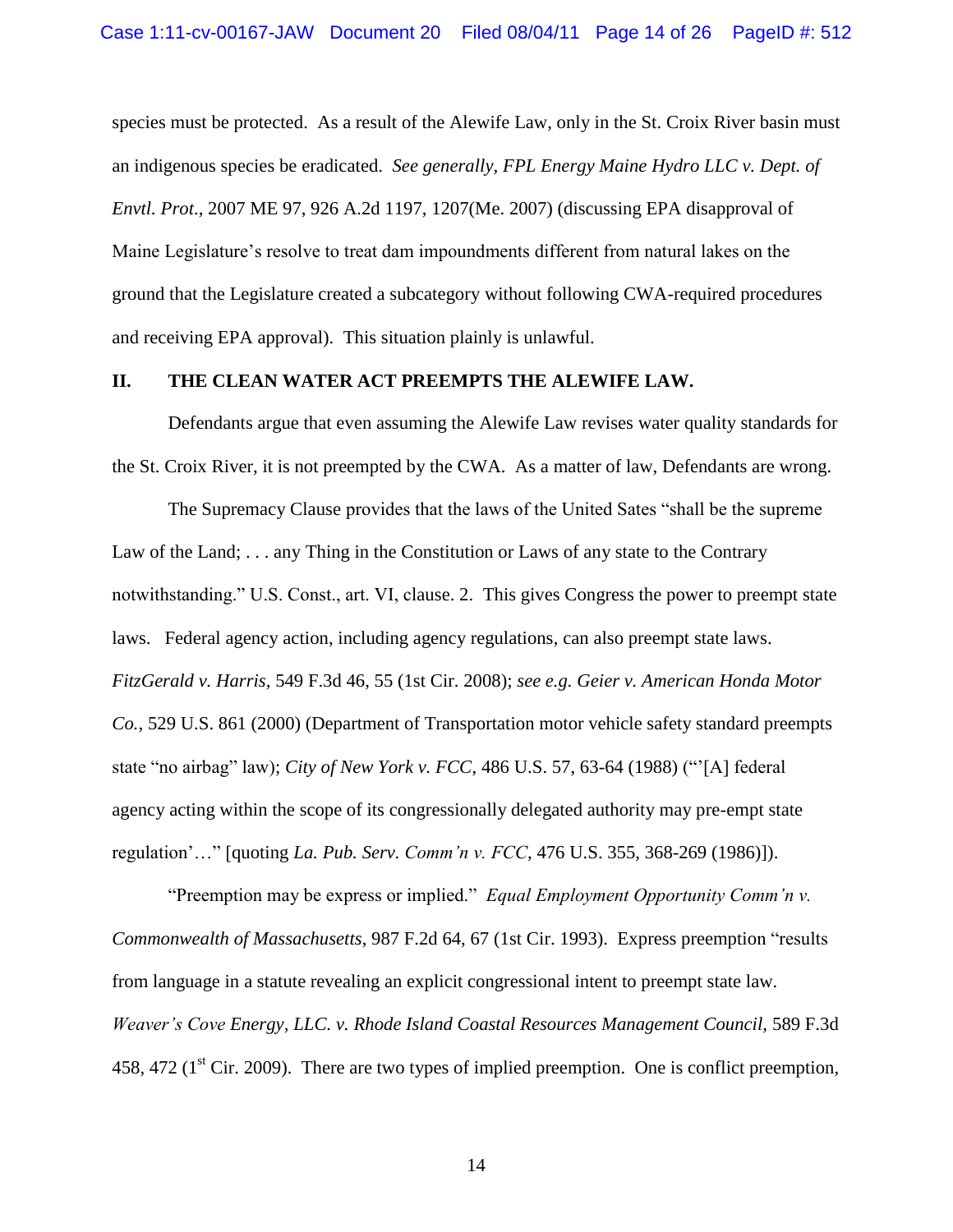where either  $(1)$  the state law "stands as an obstacle to the accomplishment and execution of the full purposes of and objectives of Congress," or  $(2)$  "compliance with both state and federal law is impossible." *Id.* at 472. The other is field preemption, where Congress implicitly preempts a state law by creating a pervasive scheme of regulation. *Id.* at 472-73.

―[T]he analysis of express and implied preemption may overlap.‖ *Jalbert Leasing v. Mass. Port Auth.*, 2005 U.S. Dist. LEXIS 10421, at \*9 (May 18, 2005 D. Mass.). Here, under either an express or implied preemption analysis, the CWA preempts the Alewife Law. A state law that is preempted is "a nullity," *Massachusetts Association of Health Maintenance Organizations v. Ruthardt,* 194 F.3d 176, 178 (1st Cir. 1999), and "unenforceable," New York v. *FCC*, 486 U.S. at 64. *Cipollone v. Liggett Group*, 505 U.S. 504, 516 (1992) ("state law that conflicts with federal law is 'without effect'")(citation omitted).

## **A. The CWA And Its Implementing Regulations Expressly Preempt The Alewife Law.**

Under the Supremacy Clause of the U.S. Constitution, a federal law or regulation may expressly preempt, and thus invalidate, state law when language in a statute reveals an explicit congressional intent to preempt state law. *Weaver's Cove*, 589 F.3d at 472 (citing *Barnett Bank of Marion County, N.A. v. Nelson*, 517 U.S. 25, 31, (1996)). When a federal statute ―unambiguously forbids the States‖ from taking certain actions, courts need not look beyond the plain language of the federal statute to determine that the state law is preempted. *E.g., Aloha Airlines Inc. v. Director of Taxation of Hawaii,* 464 U.S. 7, 12 (1983) (state gross receipts tax on air transportation expressly preempted because a federal statute prohibited such taxes); *Mendes v. Medtronic*, 18 F.3d 13, 16 (1st Cir. 1994) (claims under state law expressly preempted by Medical Device Amendments to the federal Food, Drug and Cosmetic Act, which barred state requirements for medical devices that differ from the federal law's requirements).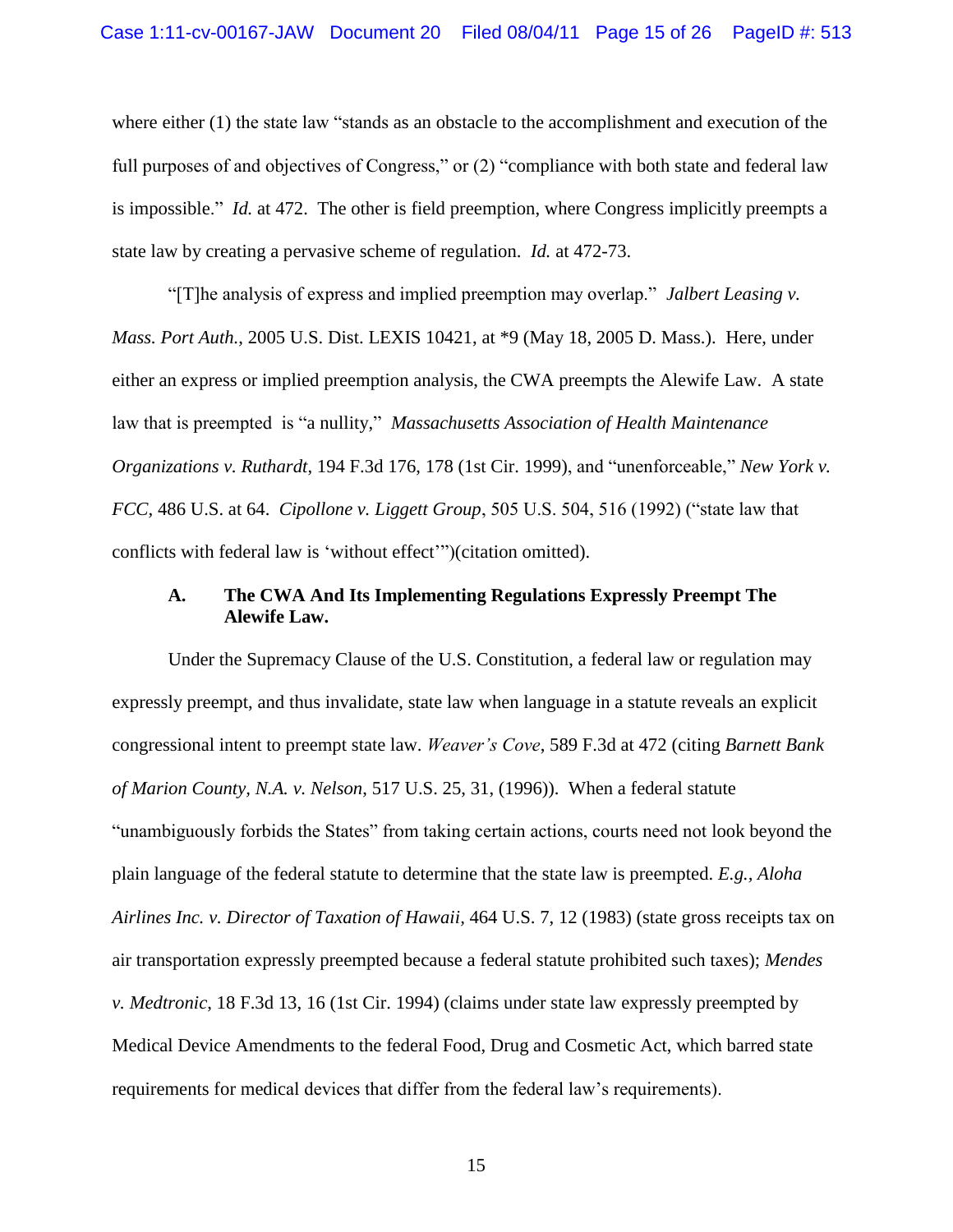Here, the CWA and its implementing regulations unambiguously prohibit states from enacting changes to water quality standards without EPA review and approval. The CWA provides that "[w]henever the State revises or adopts a new standard, such revised or new standard shall be submitted to the Administrator [for review and approval]." 33 U.S.C. §  $1313(c)(2)(A)$  and (3); 40 C.F.R. § 13121(e) (providing that water quality standards do not become effective "until EPA approves a change, deletion or addition to that water quality..."). Congress provided: "If the Administrator, within sixty days after the date of submission of the revised or new standard, determines that such standard meets the requirements of this chapter, such standard *shall thereafter* be the water quality standard for the applicable waters of the State." (Emphasis added). 33 U.S.C.  $$1313(c)(3)$ .

The State of Maine does not dispute that EPA must approve state water quality standards. Indeed, it has explicitly conceded this point elsewhere. As the Department of Environment Protection said in a brief to the Maine Supreme Judicial Court in *FPL Energy Maine DEP* (in which it prevailed):

…state water quality standards and any amendments to them *must be approved by EPA before they become effective. 33 U.S.C. § 1313; 40 C.F.R. § 131.21; see also NRDC v. EPA, 279 F.3d 1180, 1183 (9th Cir. 2002).* Therefore, any state law or regulatory action that amends or has the effect of amending water quality standards but that fails to receive EPA approval, is not legally effective.*.*

*Brief of Maine Dep't of Envtl. Prot. in FPL Energy v. BEP*, LEXSEE 2006 Me S. Ct. Briefs 6365, at \*6 (September 11, 2006) (emphasis in original). Defendants' suggestion that an unapproved water quality revision may still be enforceable as a matter of State law, MTD 10-11, is, accordingly, demonstrably incorrect and is at odds with its previous position.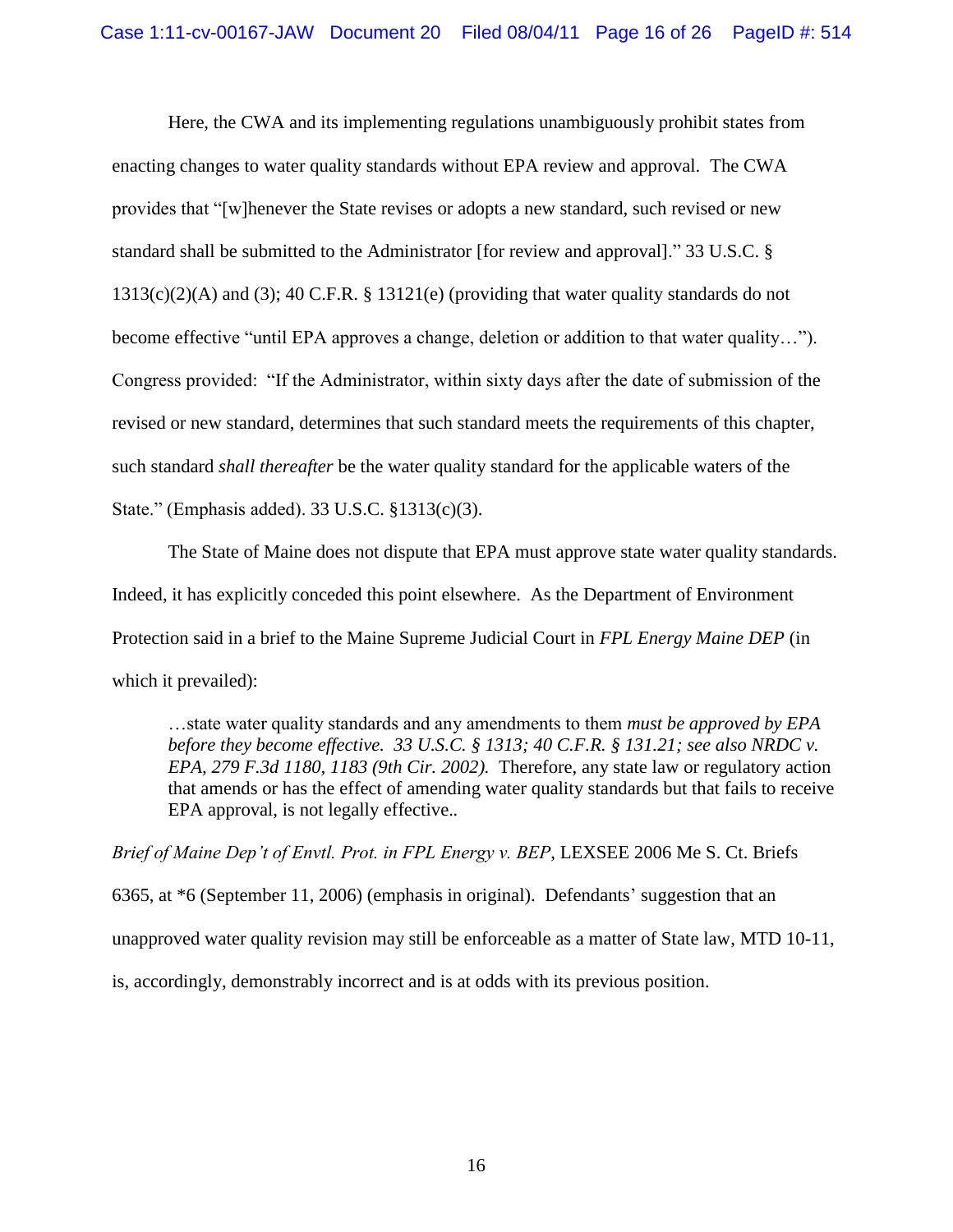Thus, if the Alewife Law is a change in water quality standards, it is preempted because EPA did not approve the change. In fact, Maine never so much as submitted the Alewife Law to EPA for approval. $9$ 

Equally explicit and unambiguous are the CWA and its implementing regulations prohibiting creation of a less protective "subcategory" of designated use for a specific waterbody unless and until a UAA is performed and its conclusion, showing that the designated use is not achievable, is approved by EPA. 40 C.F.R. § 131.10(g). Here, no UAA was performed and approved, so to the extent the Alewife Law is considered to create a water quality standard subcategory, it is expressly preempted.

The CWA is also explicit and unambiguous in prohibiting revisions to water quality standards that violate the antidegradation policy. The Act provides that for waters meeting or exceeding "levels necessary to protect the designated use for such waters...any water quality standard…may be revised *only* if such revision is subject to and consistent with the antidegradation policy.‖ 33 U.S.C. 1313(d)(4)(B); *see also* 40 C.F.R § 131.12. If the Alewife Law does not comply with the antidegradation policy, then it is preempted.<sup>10</sup>

The plain language of the CWA explicitly and unambiguously demonstrates that Congress did not intend to allow states to re-write and implement water quality standards without such changes first meeting the Act's detailed procedural and substantive requirements for analysis and approval. The CWA plainly and expressly preempts Maine's Alewife Law.

 $9$  It is impermissible for Maine to attempt to avoid the CWA's preemptive authority by enacting a law with the constructive effect of lowering water quality standards, while styling the law as something different and filing it in a less conspicuous section of code. *See Aloha Airlines*, 464 U.S. at 13 (finding it unpersuasive that Hawaii's legislature styled a law as a property tax measured by gross receipts rather than a straightforward gross receipts tax).

 $10$  Similarly, Congress not only required that changes to water quality standards must receive EPA approval, but also unambiguously stated that "[s]uch standards shall be such as to protect the public health or welfare, *enhance* the quality of water and serve the purposes of this chapter." 33 U.S.C. § 1313(c)(2)(A) (emphasis added). As discussed above, there is no question that the Alewife Law has the substantive effect of degrading, not enhancing, the quality of Maine's waters and thus must be preempted for this reason as well.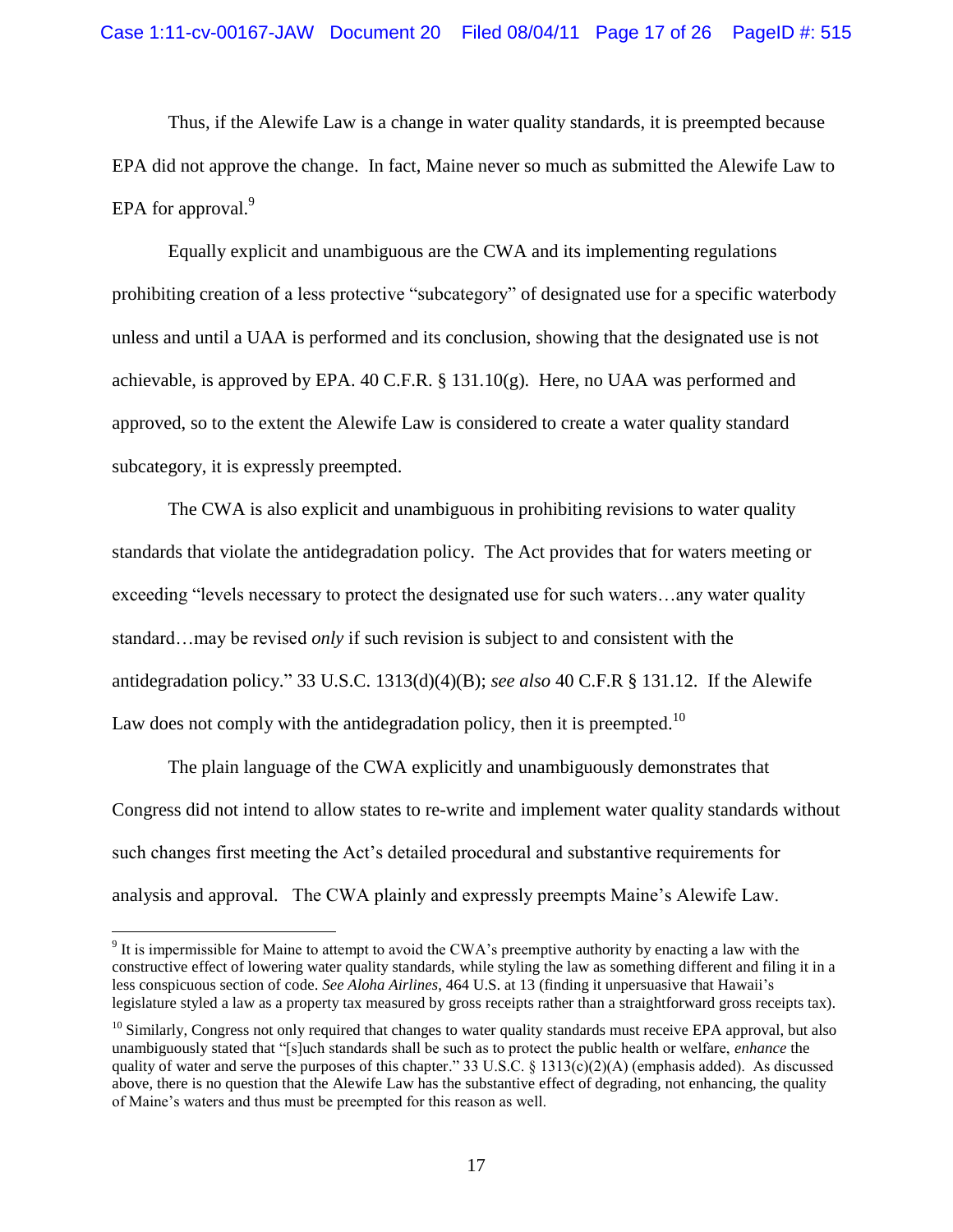## **B. The Alewife Law And The Actions By Defendants To Implement It Unlawfully Conflict With The CWA And Are Preempted.**

Even if the Court decides the CWA does not expressly preempt the Alewife Law, a conflict preemption analysis shows the Alewife Law is preempted. Under conflict preemption principles, when a state law "stands as an obstacle to the accomplishment and execution of the full purposes and objectives of Congress" it is preempted. *Hines v. Davidowitz*, 312 U.S. 52, 67, 74 (1941) (finding that the Pennsylvania Alien Registration Act's registration requirement was unenforceable where it stood as an obstacle to the full purposes and objectives regarding immigration that Congress had already provided in the Federal Alien Act); *Crosby v. Nat'l Foreign Trade Council*, 530 U.S. 363, 372-373 (2000); *Grant's Dairy Maine, LLC v. Comm'r of Maine Dept. of Ag., Food & Rural Resources*, 232 F.3d 8, 15 (1st Cir. 2000).

As stated by the Supreme Court, to achieve the "ambitious goals" of the CWA set forth in 33 U.S.C. § 1251(a) ("to restore and maintain the chemical, physical, and biological integrity" of waters and to attain water quality which provides for protection and propagation of fish, shellfish, and wildlife), the Act "establishes distinct roles for the Federal and State Governments.‖ *PUD No. 1 of Jefferson County v. Washington Dep't of Ecology,* 511 U.S. 700, 704 (1994). *See also Raymond Proffitt Foundation v. U.S. EPA,* 930 F. Supp. 1088, 1098 (D. Penn. 1996) ("The Act, and  $\S$  1313 in particular, sets forth state and federal responsibilities concerning promulgation of a water quality standard."). "Section 303 of the Act... requires each State, *subject to federal approval*, to institute comprehensive water quality standards establishing water quality goals for all intrastate waters. [33 U.S.C.]  $\S$ [3 1311(b)(1)(C), 1313."*. PUD No. 1* 511 U.S. at 704 (emphasis added). If a state does not satisfy federal minimum requirements in establishing a water quality standard, EPA must reject it. 33 U.S.C. § 1313(c)(3); *see generally, PUD No. 1,* 511 U.S. at 704-705 (state water quality standards must comply with requirements in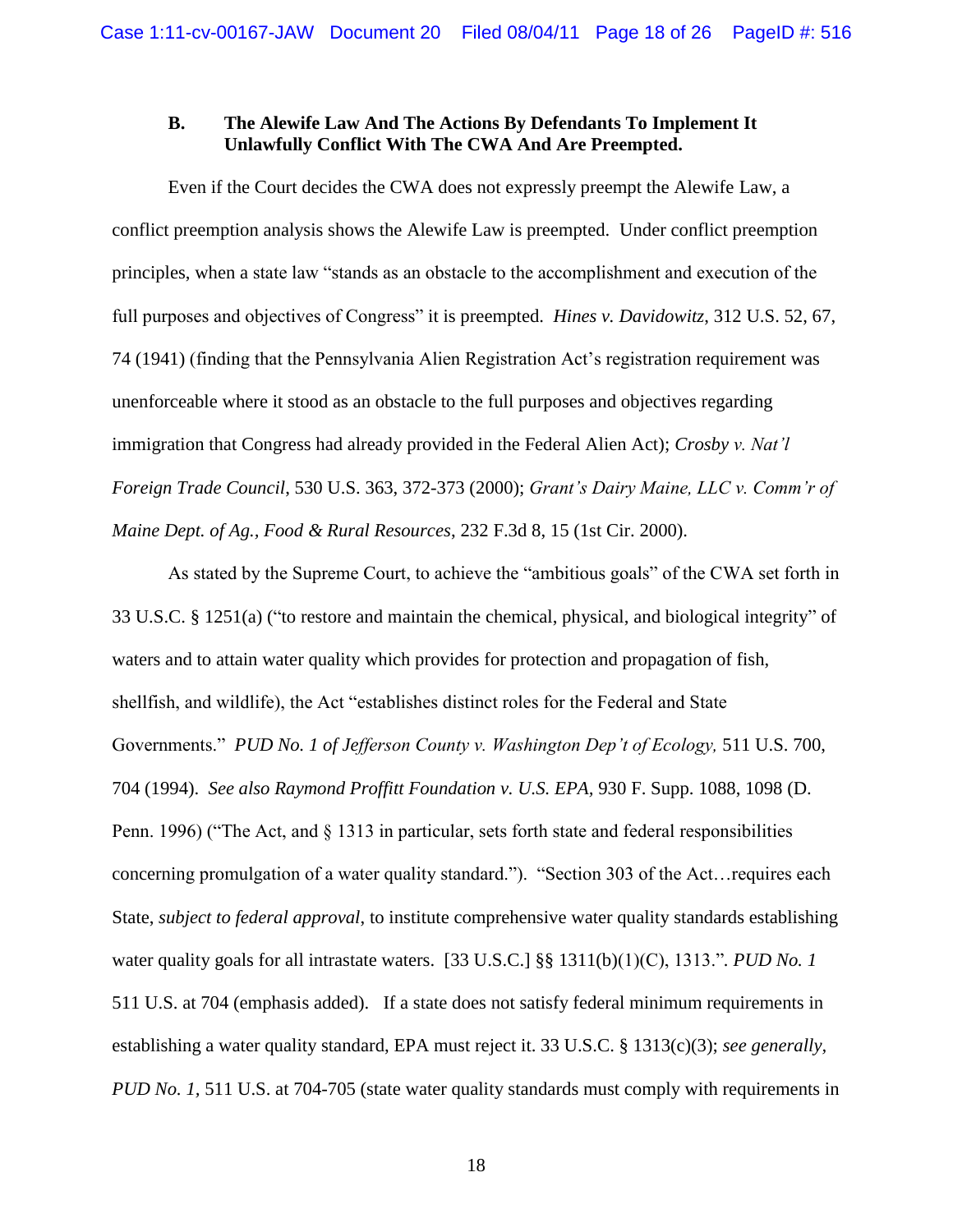33 U.S.C. § 1251(a)(2) and the antidegradation policy). Also under the Act, a state can create a less protective subcategory of a designated use for a waterbody, but only if an extensive UAA is conducted pursuant to 40 C.F.R.  $\S$  131.10(g).

Thus, assuming the Alewife Law is a change in water quality standards, Maine subverted the water quality standard scheme that was carefully crafted by Congress, and the Alewife Law is an obstacle to the "accomplishment and execution" of Congress' purpose and objective.

This case is essentially identical to *Pac. Merch. Shipping Ass'n v. Goldstene*, 517 F.3d 1108 (9th Cir. 2008), in which the Ninth Circuit found that a California air regulation was preempted by the federal Clean Air Act ("CAA") because the state did not submit the rule to EPA for approval.<sup>11</sup> At issue in *Pac. Merch*. was the preemptive effect of CAA Section  $209(e)(2)(A)$ , 42 U.S.C. § 7543(e)(2)(A). That CAA section provided, in pertinent part, that any California emissions rule regarding non-new nonroad vehicles, including ocean-going vessels, had to be authorized by EPA after notice and opportunity for public hearing. The California Air Resources Board ("CARB") promulgated such a rule but "neither sought nor obtained §  $209(e)(2)$  authorization from the EPA." *Id.* at 1111. CARB did not believe its rule was the type of rule that required § 209(e)(2) authorization from EPA.

A shipping group sued to invalidate the rule on preemption grounds because CARB "failed to obtain the EPA authorization required by the Clean Air Act." *Id.* at 1112. The Ninth Circuit held that  $\S 209(e)(2)$  "creates a sphere of implied preemption surrounding those regulations for which California must obtain authorization." *Id.* at 1113. The court found that the rule at issue did require authorization from EPA, and held that since it did not receive such authorization, the CAA preempted the rule. *Id.* at 1115.

<sup>&</sup>lt;sup>11</sup> "The Clean Air and Clean Water Acts are *in pari materia* with one another." *United States v. Stauffer Chem. Co.*, 684 F.2d 1174, 1187 (6th Cir. 1982)(emphasis added).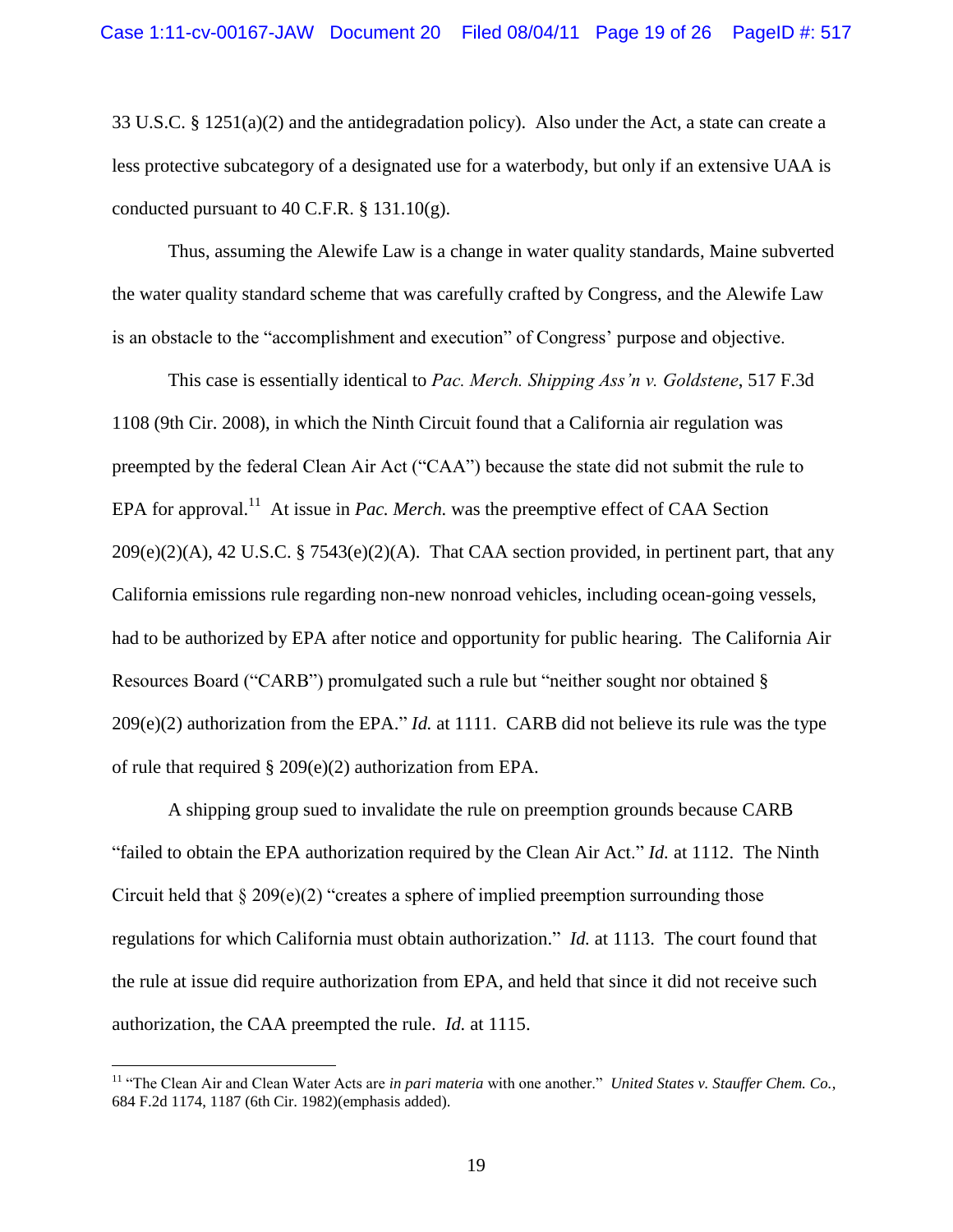In addition, Plaintiffs' case is the mirror image of *FitzGerald v. Harris*, 549 F.3d 46 (1<sup>st</sup>) Cir. 2008), where the First Circuit held a Maine law regarding management of the Allagash Wilderness Waterway ("AWW") was not preempted by the Wild and Scenic Rivers Act (―WSRA‖). Under the WSRA, Maine is responsible for managing the AWW, which is a wild river in the Wild and Scenic Rivers System. The State enacted a law regarding access to the AWW that Plaintiffs argued was preempted by the WSRA under "stands as an obstacle" conflict preemption. The First Circuit rejected that argument, finding that the WSRA did not "mandate" "any specific standard" for the State to meet in managing the wild river, and that "the WSRA" defines a limited role for the federal government, a role primarily of cooperation with and assistance to that states… ." *Id.* at 55. By contrast, the CWA sets specific standards for states to meet in revising water quality standards, and defines an extremely prominent role (indeed, a veto power role) for the federal government in the revision of water quality standards – EPA must approve them or they do not go into effect.

# **C. The Clean Water Act and Its Implementing Regulations Contain a Comprehensive Regulatory Scheme for Establishing Water Quality Standards That Preempts Maine's Alewife Law.**

Under the Supremacy Clause, a federal law or regulation preempts, and thus invalidates, a state law when Congress creates a scheme of regulation so pervasive as to make reasonable the inference that it left no room for the states to supplement it. *Weaver's Cove*, 589 F.3d at 472 (citing *Fitzgerald,* 549 F.3d at 52). Similar to express preemption, "field preemption" involves an express or dominant federal interest, but involves an implied intent to "occupy the field" rather than the express prohibition of state activity.

As described *supra* in section I.A., the CWA and its implementing regulations provide a comprehensive and extremely detailed scheme for how water quality standards can be revised.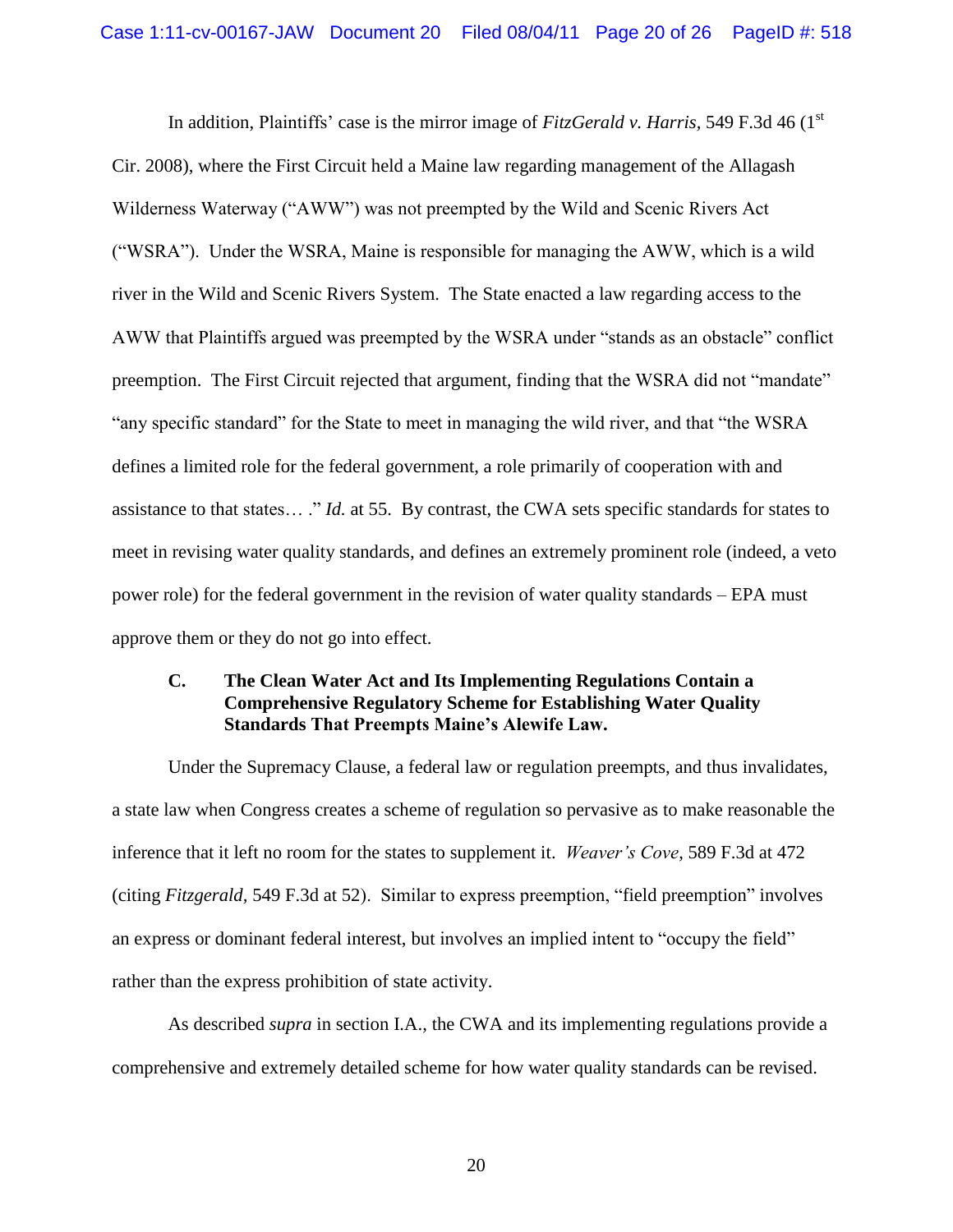These provisions leave no room for states to create their own procedures or substantive criteria regarding water quality standard revisions, or to bypass the CWA's procedures and criteria to simply lower water quality standards. Thus, not only do the CWA's procedural requirements expressly preempt the Alewife Law, but they also establish a comprehensive scheme for establishing and revising water quality standards that make clear Congress' intent that there is no room for Maine to unilaterally lower its water quality standards for the St. Croix River.<sup>12</sup>

# **III. PLAINTIFFS HAVE A CAUSE OF ACTION TO INVALIDATE THE ALEWIFE LAW UNDER THE SUPREMACY CLAUSE.**

 $\overline{a}$ 

Defendants argue this case must be dismissed because the CWA does not permit a claim against Maine for violations of the CWA's requirements. This argument is a "red herring" and completely misses the mark. Plaintiffs are simply not asserting a CWA claim; rather, they are asserting a Supremacy Clause claim, and under well-established law are permitted to do so.

 $12$  Defendants' argument that there is a presumption against preemption is undercut by cases that post-date cases cited by Defendants. A plurality in *Pliva, Inc. v. Demahy*, 131 S.Ct. 2567, 180 L.Ed. 2d 580 (2011), held that in Supremacy Clause cases, courts cannot apply a presumption against finding conflict preemption. 180 L.Ed. 2d at 594-595 (Thomas, J. joined by Roberts, Scalia and Alito, JJ). In that plurality opinion, Justice Thomas stated that the "Supremacy Clause indicates a court need look no further than 'the ordinary meaning' of federal law, and should not distort federal law to accommodate conflicting state law." *Id.* In addition, this Court, in *TD Banknorth Ins. Agency v. Kofman*, 2008 U.S. Dist. LEXIS 58240, at \* 37-38 (August 1, 2008 D. Me.) (recommended decision) did not apply a presumption against preemption where express preemption was at issue.

Defendants also suggest preemption is disfavored where a federal statute creates a system of cooperative federalism, and argue that the CWA is such a statute. MTD 8-9. However, as the cases cited by Defendants show, cooperative federalism arises when a federal statute creates an opt-in provision to a federal program: states can voluntarily run a federal program as long as they abide by certain minimum federal standards or rules. *New York State Dept. of Social Services v. Dublino*, 413 U.S. 405 (1973) (cooperative federalism where state can voluntarily run an Aid to Families with Dependent Children program) (cited by Defendants); *Pharm. Research and Mfgs. of Am. v. Concannon*, 249 F.3d 66 (1st Cir. 2001) (cooperative federalism where state can voluntarily join Medicaid). The CWA is an example of cooperative federalism only to the extent states can voluntarily administer the National Pollutant Discharge Elimination System ("NPDES") program, under which states issue wastewater discharge permits. 33 U.S.C. § 1342(b). *S. Ohio Coal Co. v. Dept. of Interior*, 20 F.3d 1418, 1427 (6<sup>th</sup> Cir. 1994) (referring to Ohio's administration of the NPDES program as part of a cooperative federalism system) (cited by Defendants). *The rules governing water quality standard revisions are not part of a voluntary program; they are mandatory.* Revisions must be submitted to EPA for approval, 33 U.S.C. § 1313 (c)(2) & (3), and they must satisfy the antidegradation policy, 33 U.S.C. § 1313(d)(4)(B). Accordingly, cooperative federalism does not operate in this case to disfavor preemption of the Alewife Law.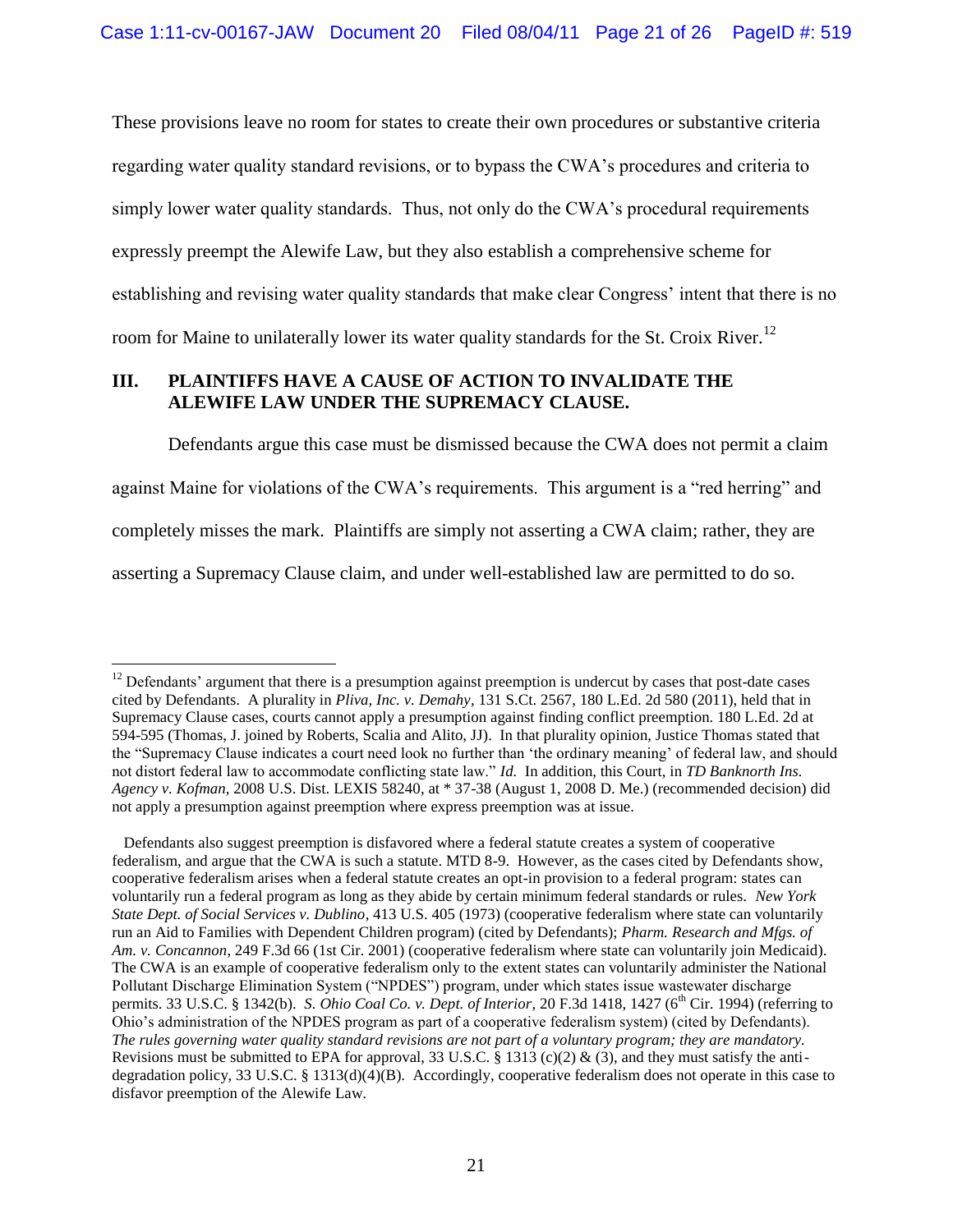The Supreme Court has held that a party may, as here, bring suit against a state official

under the Supremacy Clause to enjoin implementation of a state regulation allegedly preempted

by a federal statute. *Shaw v. Delta Air Lines, Inc.*, 463 U.S. 85, 96, n.14 (1983); *Verizon Md,* 

*Inc. v. Pub. Serv. Comm'n of Md*, 535 U.S. 635, 641-644 (2002). In *Shaw*, the Court stated that:

It is beyond dispute that federal courts have jurisdiction over suits to enjoin state officials from interfering with federal rights. *See Ex parte Young*, 209 U.S. 123, 160-162 (1908). A plaintiff who seeks injunctive relief from state regulation, on the ground that such regulation is pre-empted by a federal statute which, by virtue of the Supremacy Clause of the Constitution, must prevail, thus presents a federal question which the federal courts have jurisdiction under 28 U.S.C. § 1331 to resolve.

*Shaw*, 463 U.S. at 96, n.14. Many Circuits, including the First Circuit, have approved of actions with Supremacy Clause claims.<sup>13</sup>

In order to state a valid claim for relief under the Supremacy Clause, a plaintiff must

merely (as Plaintiffs have here) (1) limit the relief sought to declaratory and injunctive relief; (2)

direct the suit against a state actor; and (3) genuinely raise an allegation of preemption. *See e.g.*,

*Independent Living*, 543 F.3d at 1061-1062. Thus, where a claim seeks "to enjoin state officials

from implementing state legislation allegedly preempted by federal law," *id.* at 1062, the

Supremacy Clause supplies the cause of action and the plaintiff "may invoke the jurisdiction of

the federal courts," *Local Union*, 377 F.3d at 75.

<sup>13</sup> *E.g.*, *Local Union No. 12004 USW v. Commonwealth of Massachusetts*, 377 F.3d 64, 72-77 (1st Cir. 2004) (quoting *Shaw*, 463 U.S. at 96, n.14 [set forth in previous paragraph, *supra*]); *The Wilderness Society v. Kane County, Utah*, 581 F.3d 1198, 1216 (10th Cir. 2009) ("[P]rivate litigants may bring a suit directly under the Supremacy Clause‖); *Independent Living Ctr. of S. Cal. v. Shewry* 543 F.3d 1050, 1055 (9th Cir. 2008) (―[I]njunctive relief is presumptively available in federal courts to enjoin state officers from implementing a law allegedly preempted under the Supremacy Clause"); *New Orleans & Gulf Coast Ry. Co. v. Barrois*, 533 F.3d 321, 329 (5th Cir. 2008) (*Shaw*… clearly establishes a federal right of action against ‗state officials' to enjoin the enforcement of preempted state regulations. This cause of action against state officials is an affirmative federal claim that can form the basis for federal jurisdiction‖); *Burgio and Campofelice, Inc. v. NYS Dep't of Labor*, 107 F.3d 1000, 1006 (2d Cir 1997) ("[T]he Supremacy Clause creates an implied right of action for injunctive relief against state officers who are threatening to violate the federal Constitution or laws.‖) (quoting 13B C. Wright, A. Miller & E. Cooper, *Federal Practice & Procedure: Jurisdiction 2d* § 3566, at 102 (1984)).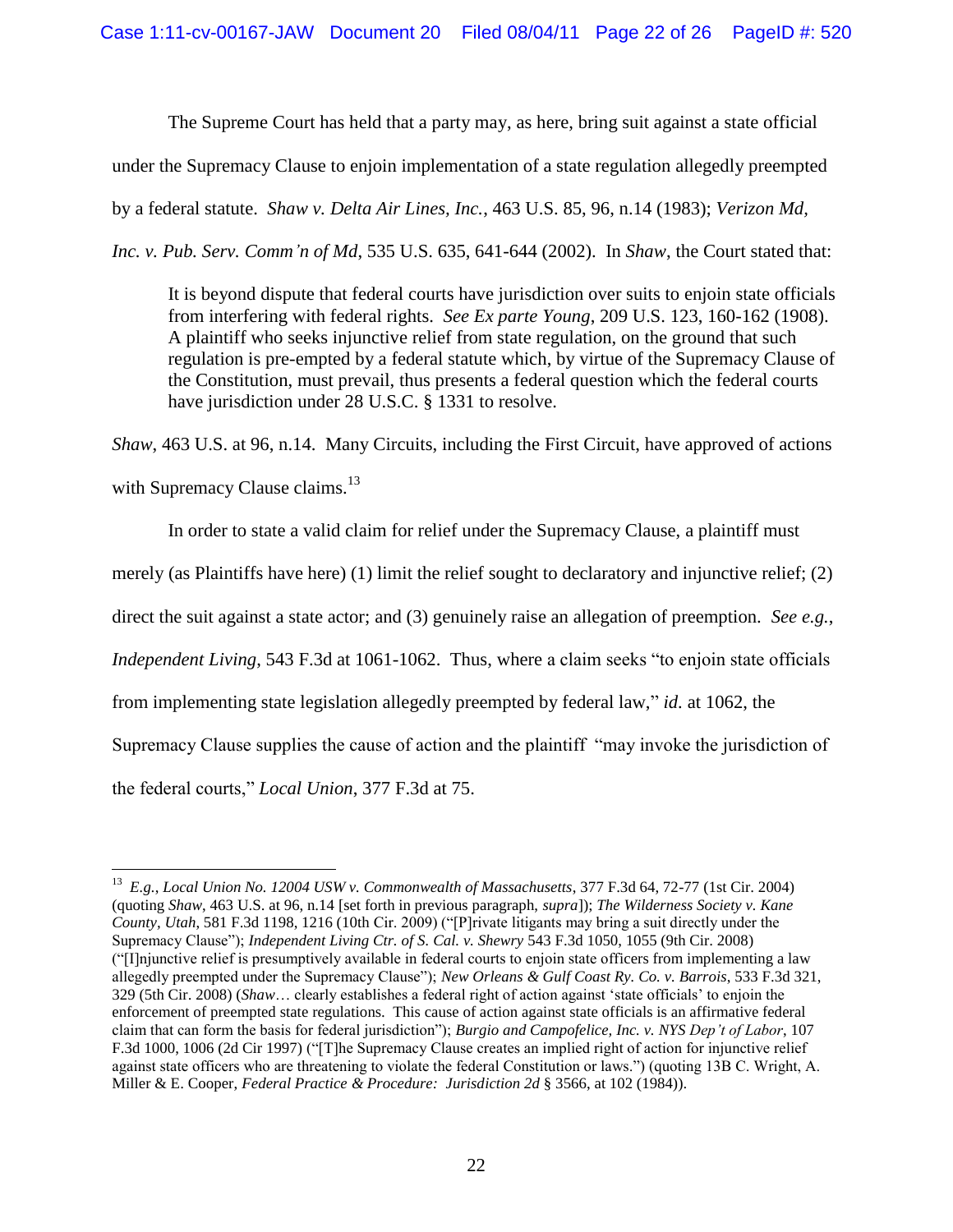Contrary to Defendants' suggestion, MTD at 14-15, a plaintiff's ability to bring suit under the Supremacy Clause is not impaired by whether an express right of action is conferred upon the plaintiffs under the allegedly preemptive statute. *Independent Living*, 543 F.3d at 1058 (holding that private parties have the right "to seek injunctive relief under the Supremacy Clause") regardless of whether the allegedly preemptive statute confers any federal 'right' or cause of action"); *Qwest v. City of Santa Fe*, 380 F.3d 1258, 1266 (10th Cir. 2004) ("A federal statutory right or right of action is not required where a party seeks to enjoin the enforcement of a regulation on the grounds that the local ordinance is preempted by federal law‖); *Local Union*,  $377$  F.3d at 75 (holding that preemption claims can be asserted "even absent an explicit statutory" cause of action‖); *St. Thomas-St John Hotel & Tourism Ass'n v. Virgin Islands*, 218 F.3d 232, 241 (3d Cir. 2000) ("[A] state or territorial law can be unenforceable as preempted by federal law even when the federal law secures no individual substantive rights for the party arguing preemption"); *Vill. Of Westfield v. Welch's*, 170 F.3d 116, 124, n.4 (2d Cir. 1999) (holding that a cause of action under the Supremacy Clause "[does] not depend on the existence of a private right of action under the [preempting statute]"). Thus, even though the Supreme Court has held that the CWA does not contain any implied right of action to seek CWA-based remedies in addition to its already enumerated remedies (such as those for damages), *Middlesex County Sewerage Auth. v. Nat'l Sea Clammers Ass'n*, 453 U.S. 1, 11, 13-19 (1981), that holding is not inconsistent with the existence of a separate cause of action under the Supremacy Clause. Defendants' extensive reliance upon *Sea Clammers* is thus entirely misguided.

Again, this case is not different from *Pac. Merch v. Goldstene*, 517 F.3d 1108. There, plaintiffs successfully asserted a Supremacy Clause claim on the ground that a state regulation did not receive CAA-required EPA approval even though (1) the CAA has a citizen suit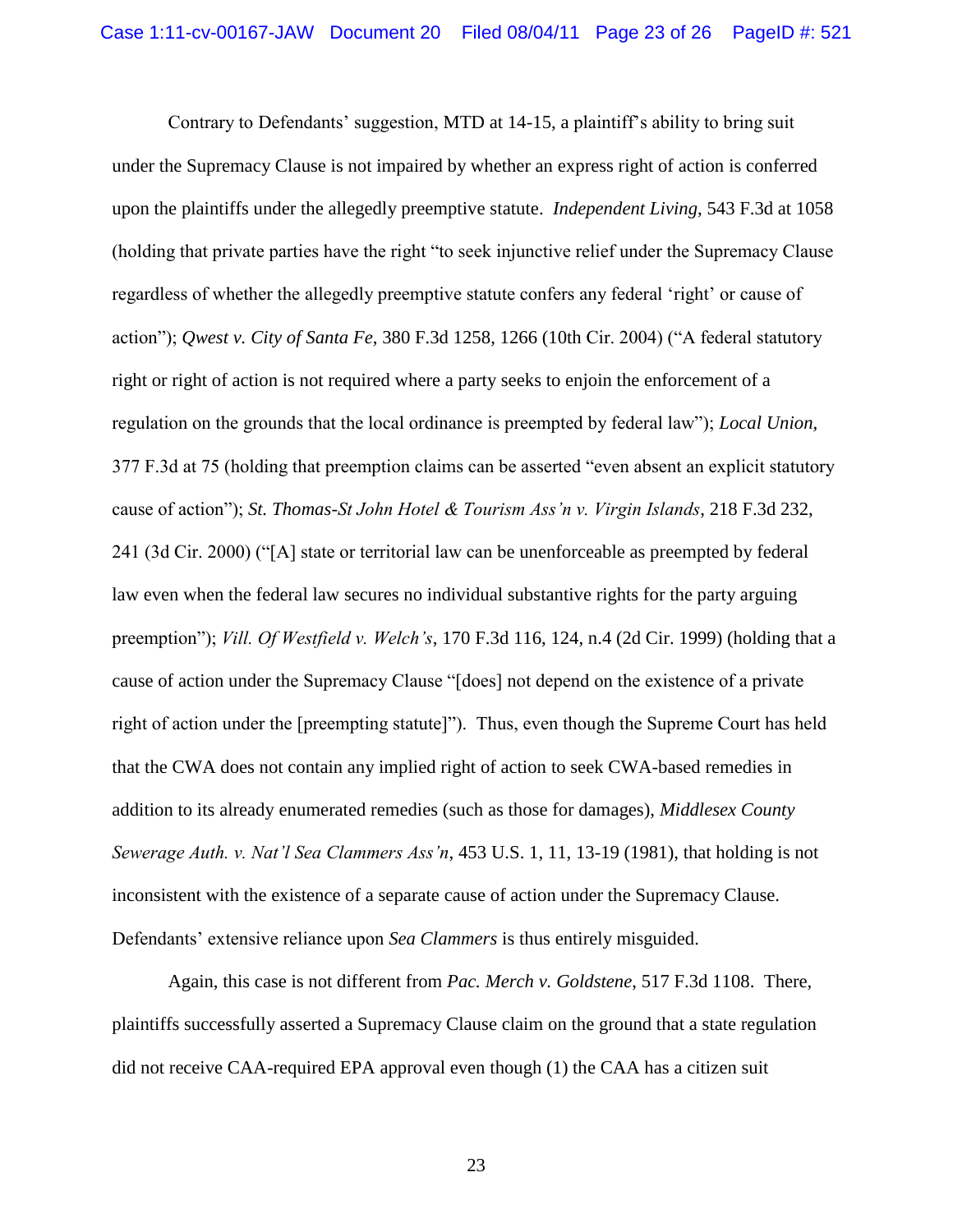provision (that in fact was the model for the CWA's citizen suit provision), and (2) like the CWA, the CAA has no private right of action other than what is provided in its citizen suit provision, *Powell v. Lennon*, 914 F.2d 1459, 1472, n.7 (11th Cir. 1990).

In an apparent effort to bolster its (incorrect) argument that Plaintiffs have no cause of action against Defendants, Defendants suggest Plaintiffs "might" have a cause of action against EPA and that such a case could provide Plaintiffs with the relief they seek. MTD at 16-17 (*citing Miccosukee Tribe of Indians of Fla. v. EPA*, 105 F.3d 599, 602-03 (11th Cir. 1997)). Whether or not Plaintiffs can sue EPA (which, in fact, they cannot) is irrelevant. First, Plaintiffs' case is not about whether EPA did its job in reviewing a water quality standard revision submitted to it by a state. Plaintiffs' case is about whether a change of water quality standards can stand under the Supremacy Clause in light of the fact that (1) the state never submitted the change to EPA for approval, and (2) the change conflicts with the CWA's antidegradation policy. As Maine's own DEP put it, "any state law or regulatory action that amends or has the effect of amending water quality standards but that fails to receive EPA approval, *is not legally effective*.‖ *Brief of DEP in FPL Energy v. BEP*, LEXSEE 2006 Me S. Ct. Briefs 6365, at \*6 (emphasis added). Plaintiffs simply seek a declaration that such is the case with respect to the Alewife Law.<sup>14</sup>

Moreover, it would not make sense to sue EPA. Plaintiffs would have to make the farfetched argument that EPA is under a duty to continually scour the laws of the 50 states and territories, and their various state agency regulations, to determine whether a revised water quality standard was not submitted to EPA for review  $-$  a job made even harder where, as Maine did here, a state buries a revision to a water quality standard in a non-water quality related section of the state code. The CWA provisions that govern water quality standard revisions are

<sup>14</sup> Plaintiffs' claim is thus different from the claim asserted in *Miccosukee Tribe of Indians of Fla. v. EPA*, 105 F.3d 599, 602-603 (11th Cir. 1997), cited by Defendants. In *Miccosukee*, the plaintiffs challenged EPA's failure to review revised water quality standards. They did not claim preemption.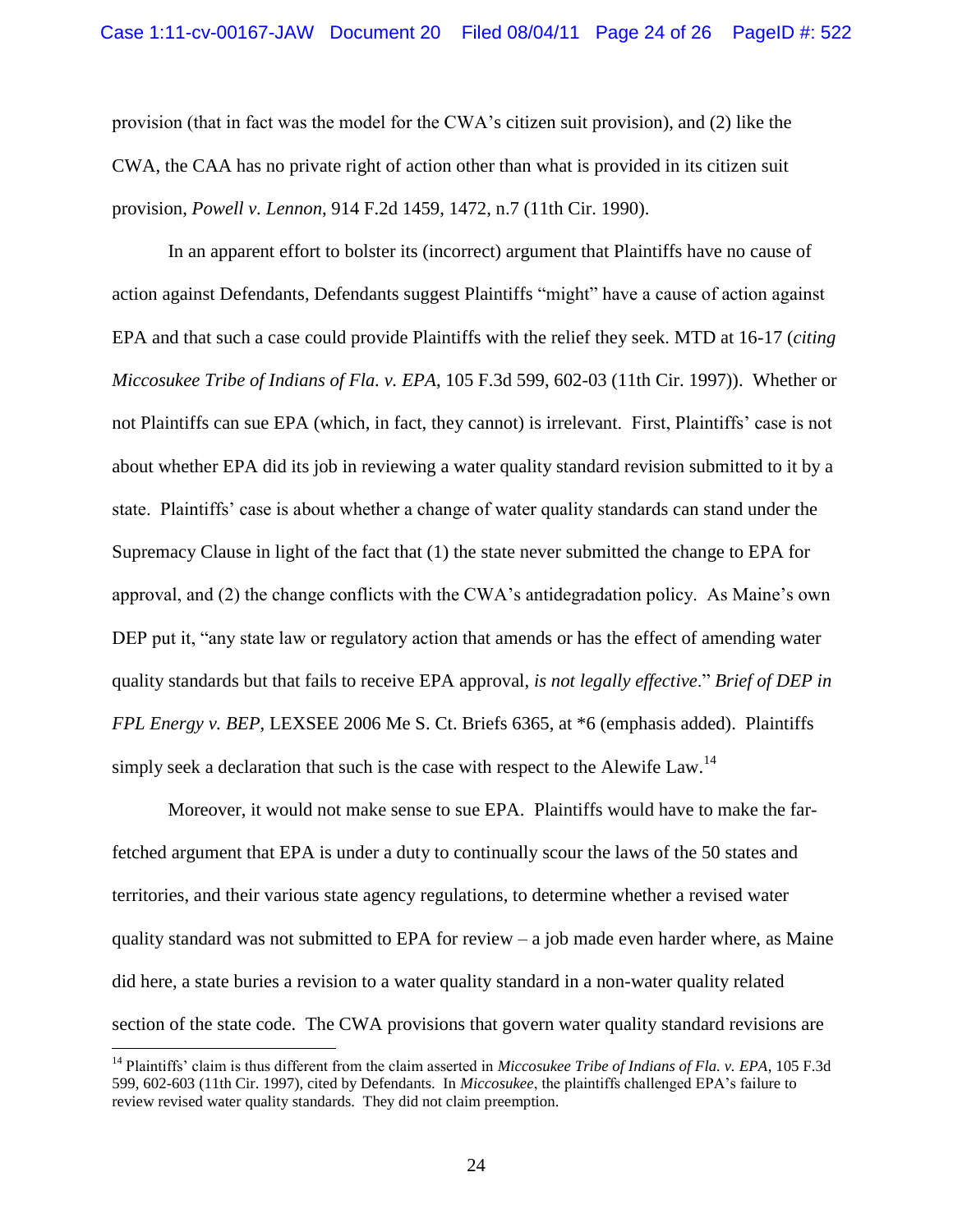clearly written to save EPA from such a Sisyphean task. They are self-executing: if a state does not submit proposed revisions to EPA, they cannot go into effect. 33 U.S.C.  $\S$  1313(c)(2)(A); 40 C.F.R. § 131.21. Accordingly it has been expressly held that EPA is under no duty to review water quality standards when a state does not submit a revised standard for review. *Nw. Envtl. Advocates v. U.S. EPA*, 268 F. Supp. 2d 1255, 1261 (D. Ore. 2003).

Second, even if Plaintiffs could sue EPA, as just discussed such a claim would not be exclusive and would not preclude a preemption suit. In *Pac. Merch.*, the shippers brought a Supremacy Clause claim even though - under the reasoning of Defendants here - EPA could have been sued for failing to review the emission standard at issue in that case.<sup>15</sup>

## **CONCLUSION**

For the reasons set forth above, Defendants' motion to dismiss should be denied.

Respectfully submitted this  $4<sup>th</sup>$  day of August, 2011

/s/ David A. Nicholas David A. Nicholas, Esq. Maine Bar No. 010049 20 Whitney Road Newton, Massachusetts 02460 Telephone: (617) 964-1548 Facsimile: (617) 663-6233 Fax E-mail: [dnicholas@verizon.net](mailto:dnicholas@verizon.net)

 $\overline{a}$ 

/s/ Roger Fleming\_\_\_\_\_ ROGER FLEMING Maine Bar No. 8905 STEPHEN E. ROADY D.C. Bar No. 926477 EARTHJUSTICE 1625 Massachusetts Avenue, N.W. Washington, D.C. 20036-2212 Telephone: (202) 667-4500 Facsimile: (202) 667-2356 E-mail: [rfleming@earthjustice.org](mailto:rfleming@earthjustice.org) [sroady@earthjustice.org](mailto:sroady@earthjustice.org)

#### *Counsel for the Plaintiffs*

<sup>&</sup>lt;sup>15</sup> The 11th Circuit's holding in *Miccosukee* only addressed whether the District Court should have conducted its own factual findings to determine whether Florida's Everglades Forever Act changed the state's water quality standards, 105 F.3d at 602-03, not whether in the absence of a state's submission of a water quality standards change EPA had a mandatory duty to discover the change and approve or disapprove it. In fact, the circumstances surrounding the Miccosukee case changed and Florida did submit the Act for review. The EPA determined it did not change Florida's water quality standards and this decision was overturned by the District Court. *Miccosukee Tribe of Indians of Fla. v. EPA,* U.S. Dist. LEXIS 58838, at \* 34 (September 11, 1998 S.D. Fla.). *Scott v. City of Hammond, Ind.*, 741 F.2d 992, 995 (7th Cir. 1984), cited by the *Miccosukee* court, 105 F.3d at 602-603, does not at all relate to the issue of a failure of a state to submit a water quality standard to EPA for approval.